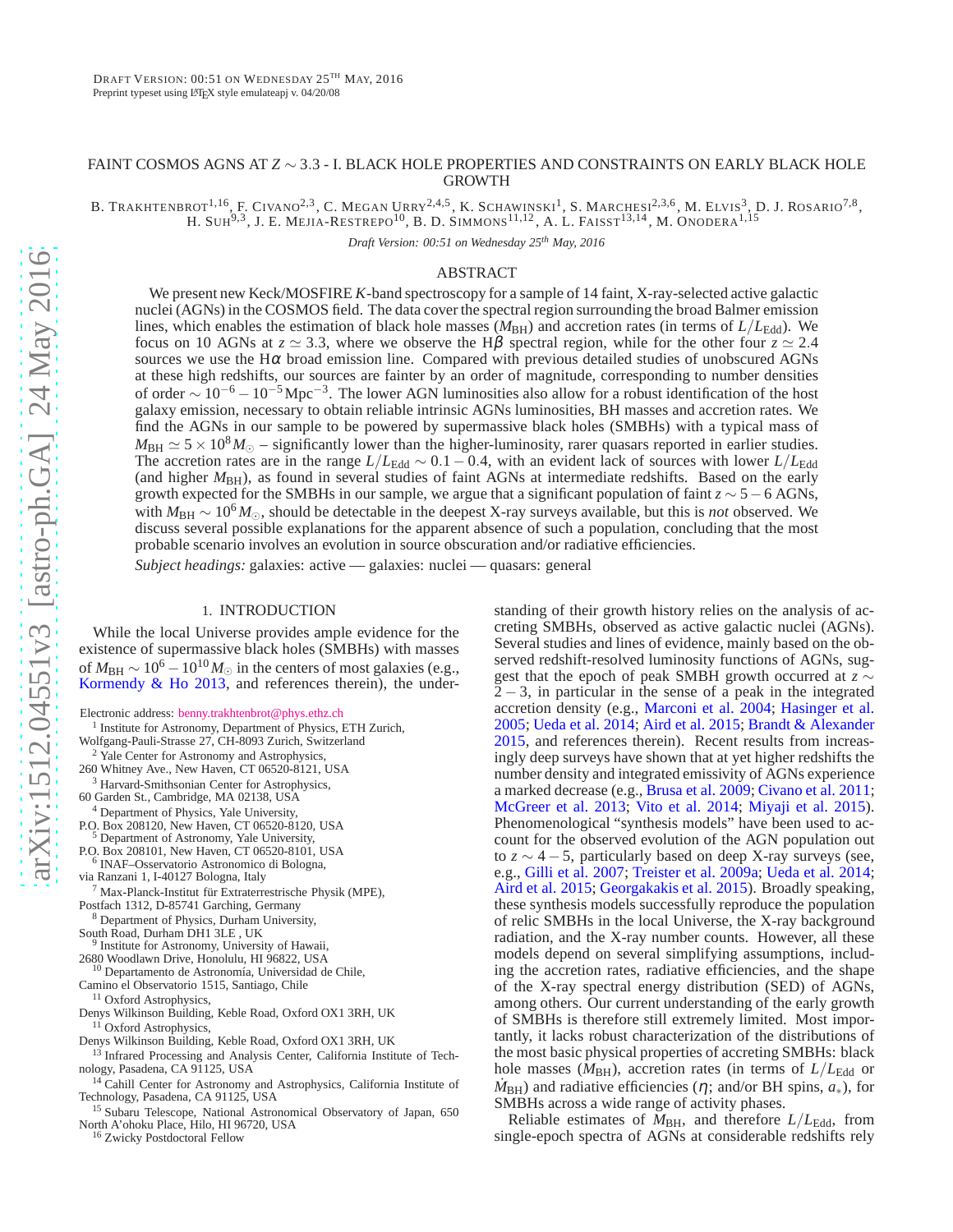on the careful analysis of either the spectral regions surrounding either the Hβ, Hα, or Mg II  $\lambda$ 2798 broad emission lines, and on the results of reverberation mapping campaigns. Other emission lines, which may potentially enable the estimation of  $M_{\text{BH}}$  in tens of thousands of quasars from the Sloan Digital Sky Survey (SDSS), up to  $z \sim 5$  (e.g., C IV  $\lambda$ 1549), are kno[wn to be problematic \(e.g.,](#page-15-15) [Baskin & Laor 2005;](#page-15-14) Shen et al. [2008](#page-15-15); [Fine et al. 2010](#page-15-16); [Shen & Liu 2012](#page-15-17)[;](#page-15-18) Trakhtenbrot & Netzer [2012;](#page-15-18) [Tilton & Shull 2013\)](#page-15-19). Therefore, at *z* <sup>&</sup>gt;∼ 2, the study of the evolution of  $M_{BH}$  practically requires near-IR (NIR) spectroscopy, and ground-based studies are thus limited to specific redshift bands, at *z* ∼ 2.1−2.7, 3.1−3.8, 4.6−4.9, and  $6 - 7.2$ . Several studies followed this approach with relatively small samples of optically selected, high-luminosity unobscured AGNs, mostly focusing on the most luminous sour[ces at each redshift bin \(e.g.,](#page-15-21) [Shemmer et al. 2004;](#page-15-20) Kurk et al. [2007](#page-15-21); [Netzer et al. 2007;](#page-15-22) [Dietrich et al. 2009](#page-15-23)[;](#page-15-24) Marziani et al. [2009;](#page-15-24) [Willott et al. 2010;](#page-15-25) [De Rosa et al. 2011;](#page-15-26) Trakhtenbrot et al. [2011\)](#page-15-27). The studies of [Shemmer et al.](#page-15-20) [\(2004](#page-15-20)) and [Netzer et al.](#page-15-22) [\(2007\)](#page-15-22) clearly show that the most massive BHs in the Universe, with  $M_{\rm BH} \gtrsim 10^{10} M_{\odot}$  [\(McConnell et al. 2011\)](#page-15-28) are already in place by *z* ∼ 3.5, powering some of the most luminous quasars at  $z \sim 3-4$ . Given their extreme masses, but modest accretion rates of  $L/L_{\text{Edd}} \simeq 0.2$ , these objects must have grown at higher rates at yet earlier epochs. Indeed, a population of SMBHs with  $M_{\rm BH} \sim 10^9 M_{\odot}$  is now well established at  $5 \lesssim z \lesssim 7$ , presenting rapid, Eddington-limited accretion (e.g., [Kurk et al. 2007](#page-15-21); [Willott et al. 2010](#page-15-25); [De Rosa et al.](#page-15-26) [2011;](#page-15-26) [Trakhtenbrot et al. 2011;](#page-15-27) [De Rosa et al. 2014\)](#page-15-29). Thus, the extremely luminous  $z \sim 3-4$  quasars studied to date mark the final stage of the early, rapid growth of the most massive BHs in the Universe.

These results motivated the development of new models for the formation of high-mass BH seeds, at *z* <sup>&</sup>gt;∼ 10. Such processes, involving either dense stellar environments or direct collapse of gaseous halos, may lead to BH seeds with masses of up to  $M_{\text{seed}} \sim 10^4$  or  $10^6 M_{\odot}$ , respectively (see reviews by [Volonteri 2010;](#page-15-30) [Natarajan 2011](#page-15-31), and references therein). Some models predict that such massive BH seeds are sufficiently abundant in the early Universe to easily account for the rare  $M_{\rm BH} \sim 10^9 M_{\odot}$  quasars observed at  $z > 3$  (see, e.g., [Dijkstra et al. 2008;](#page-15-32) [Agarwal et al. 2013](#page-14-0)). Several other recent studies have instead focused on extremely efficient accretion onto seed BHs, as an alternative (or complementary) explanation [for the highest-redshift quasars \(e.g.,](#page-15-33) Alexander & Natarajan [2014;](#page-15-33) [Madau et al. 2014](#page-15-34)). It is possible that these rare, extremely luminous and massive quasars have indeed grown from high-mass BH seeds and/or by extreme accretion scenarios, while the majority of high-redshift SMBHs, detected as lower-luminosity AGNs, can be explained by stellar remnants, with  $M_{\rm seed}\lesssim 100M_\odot.$  The only way to observationally test these scenarios and seeding models would be to constrain the distributions of  $M_{BH}$  (and  $L/L_{Edd}$ ) in large samples of AGNs, which extend toward low luminosities and thus significant number densities. Moreover, these distributions should be established at the highest possible redshifts, since at later epochs the initial conditions of BH seed formation are completely "washed out," partially due to the in-creasing importance of "late seeding" (e.g., [Schawinski et al.](#page-15-35) [2011;](#page-15-35) [Bonoli et al. 2014](#page-15-36)). Such distributions would in turn enable the direct study of the progenitors of the typical luminous SDSS  $z \sim 1 - 2$  quasars, which have already accumulated most of their final mass.

Since wide optical surveys (e.g., SDSS) only probe the rarest, most luminous (and least obscured) sources at  $z > 2$ , they cannot provide the parent samples required for mapping the distributions of  $M_{\text{BH}}$  and  $L/L_{\text{Edd}}$ . The most up-to-date determinations of the AGN luminosity function at these high redshifts indicate that the most luminous quasars have number densities of order  $\Phi \sim 10^{-8}$  Mpc<sup>-3</sup>, while AGNs that are fainter by an order of magnitude are more abundant by at least a factor of 20 (e.g. [Glikman et al. 2010;](#page-15-37) [Ikeda et al. 2011](#page-15-38); [Masters et al. 2012;](#page-15-39) [McGreer et al. 2013\)](#page-15-8). The best sources for samples of these fainter AGNs are deep, multi-wavelength surveys, with appropriate X-ray coverage, such as the COS-MOS and CDF-S surveys [\(Civano et al. 2016](#page-15-40) and [Xue et al.](#page-15-41) [2011,](#page-15-41) respectively; see [Brandt & Alexander 2015](#page-15-5) for a recent review). In such surveys, moderate-luminosity AGNs  $(L_X \gtrsim few \times 10^{43} \text{ erg s}^{-1})$  can be detected at redshifts as high as *z* ∼ 5, as confirmed by spectroscopic follow-up campaigns (e.g., [Szokoly et al. 2004;](#page-15-42) [Trump et al. 2009b](#page-15-43); [Silverman et al.](#page-15-44) [2010;](#page-15-44) [Civano et al. 2011](#page-15-7); [Vito et al. 2013;](#page-15-45) [Marchesi et al.](#page-15-46) [2015,](#page-15-46) M15 hereafter). Furthermore, the multi-wavelength data available in these deep fields can provide a large suite of ancillary information relevant to the evolution of the central accreting SMBHs, ranging from the accretion process and the central engine (i.e., X-ray spectral analysis) to the properties of the host galaxies (e.g., the masses and sizes of the stellar components and/or the presence of cold gas).

We therefore initiated a dedicated project to measure BH masses, accretion rates, and host galaxy properties in a sample of moderate-luminosity,  $z \sim 2.1 - 3.7$  AGNs, located within the COSMOS field [\(Scoville et al. 2007\)](#page-15-47), and selected through the extensive X-ray coverage provided by the relevant *Chandra* surveys [\(Elvis et al. 2009;](#page-15-48) [Civano et al. 2016\)](#page-15-40). In this paper we present new Keck/MOSFIRE NIR spectroscopy and determinations of  $M_{\text{BH}}$  and  $L/L_{\text{Edd}}$  for a sample of 14 such objects. In [Section 2](#page-1-0) we describe the observations, data reduction, and analysis, including the estimates of  $M_{\text{BH}}$  and  $L/L_{\rm Edd}$ . In [Section 3](#page-8-0) we compare these, and other probes of SMBH evolution, to those found for more luminous quasars, and examine the relevance of high-mass BH seeding models to lower-luminosity AGNs. We summarize the main findings of this study in [Section 4.](#page-14-1) We note that one particularly intriguing object in our sample (CID-947) was discussed exte[nsively in a previous, separate publication \(](#page-15-49)Trakhtenbrot et al. [2015](#page-15-49), T15 hereafter). Throughout this work we assume a cosmological model with  $\Omega_{\Lambda} = 0.7$ ,  $\Omega_{\text{M}} = 0.3$ , and  $H_0 = 70 \,\mathrm{km\,s^{-1}\,Mpc^{-1}}$ .

# <span id="page-1-1"></span><span id="page-1-0"></span>2. SAMPLE, OBSERVATIONS, AND DATA ANALYSIS

### 2.1. *Sample Selection and Properties*

This study focuses on 14 AGNs, selected from the X-ray *Chandra* catalog of the COSMOS field. The *Chandra* data combine the *Chandra*-COSMOS survey [\(Elvis et al. 2009](#page-15-48); [Civano et al. 2012](#page-15-50)), and the more recent *Chandra COSMOS Legacy* survey [\(Civano et al. 2016](#page-15-40); [Marchesi et al. 2016](#page-15-51)). We note that all 14 sources are also detected in the *XMM-Newton* X-ray survey of the COSMOS field [\(Hasinger et al. 2007,](#page-15-52) see below). We selected sources that are robustly classified as broad-line AGNs at  $z \approx 3 - 3.7$ , based on the (optical) spectroscopic surveys of the COSMOS field [\(Lilly et al. 2007,](#page-15-53) [2009;](#page-15-54) [Trump et al. 2009b\)](#page-15-43). The chosen redshift range ensures that the spectral region surrounding the  $H\beta$  broad emission line will be observed in the *K*-band. Adequate coverage of this spectral region is essential for the estimation of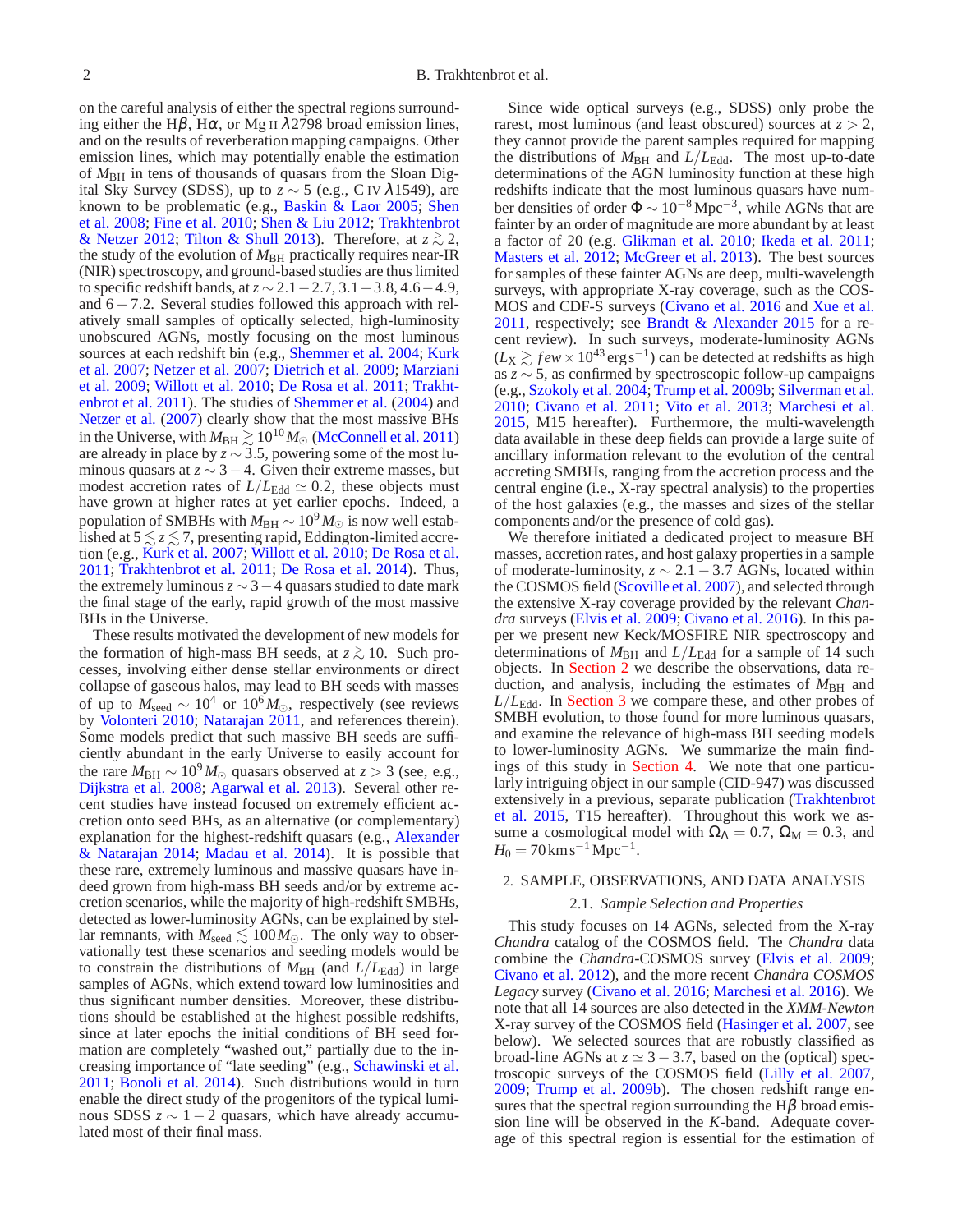*M*BH (e.g., [Trakhtenbrot & Netzer 2012](#page-15-18); [Shen 2013](#page-15-55)). All the sources are robustly detected in the *K*-band, based on the UltraVIS[TA DR2 catalog \(see survey description in](#page-15-56) Mc-Cracken et al. [2012\)](#page-15-56). To ensure an adequate signal-to-noise ratio (S/N) within a reasonable observation time, we further focused on those  $z \approx 3 - 3.7$  COSMOS AGNs that meet a flux limit of  $K_{AB} \leq 21.5$ , resulting in 14 targets in the range  $20 < K_{AB} < 21.5$ . Four additional broad-line AGNs at  $z \approx 2.4$ were selected to be observed in parallel to (some) of the primary targets, within the same MOSFIRE masks. For these four sources, the *K*-band covers the  $H\alpha$  broad emission line, which can also be used for  $M_{BH}$  estimates (through secondary calibration; see, e.g., [Greene & Ho 2005](#page-15-57)). These slightly brighter sources  $(19.2 < K_{AB} < 20.1)$  were drawn from a much larger population of X-ray-selected, unobscured COS-MOS AGNs at this redshift band, solely based on their (angular) proximity to the primary  $z \approx 3.3$  AGNs. As such, they do *not* represent the general population of  $z \approx 2.4$  AGNs. The UltraVISTA *K*-band fluxes are further used here to test the absolut[e flux calibration of the MOSFIRE spectra \(see](#page-2-0) Section 2.2 below).

The (full band) X-ray fluxes of the sources span about a factor of 15,  $f_{[0.5-10 \text{ keV}]} \sim (2.2-32) \times 10^{-15} \text{erg cm}^{-2} \text{ s}^{-1}$ , corresponding to rest-frame hard-band luminosities of  $L_{[2-10 \text{keV}]} \sim (7.3-97) \times 10^{43} \text{erg s}^{-1}$ , as reported in M15. These X-ray fluxes are high enough to allow for a robust detection of *all* of our sources in the *XMM*-COSMOS survey [\(Hasinger et al. 2007](#page-15-52); [Brusa et al. 2010\)](#page-15-58). We compare the *Chandra*- and *XMM*-based X-ray luminosity measurements in [Section 2.3](#page-4-0) below. Basic information regarding the sources and the observations (detailed below) is provided in [Table 1.](#page-3-0) The  $z = 3.328$  AGN CID-947 was analyzed and published separately in T15, because it exhibits several intriguing features, including an extremely high BH mass, extremely low accretion rate, and an AGN-driven outflow, among others. In many parts of the present study we will mention CID-947 separately, as its properties differ from the rest of our sample.

The *K*-band magnitudes of our sources can be used to estimate a lower limit to the BH masses and accretion rates we mig[ht expect to find, using the methods detailed in](#page-6-0) Section 2.5. At  $z = 3.3$ , the chosen flux limit ( $K_{AB} \simeq 21.5$ ) translates to  $L_{5100} \simeq 1.1 \times 10^{45} \text{ erg s}^{-1}$  and  $L_{bol} \simeq 7 \times 10^{45} \text{ erg s}^{-1}$ , assu[ming the composite quasar spectrum of](#page-15-59) Vanden Berk et al. [\(2001\)](#page-15-59), and the *L*5100-dependent bolometric correction introduced in [Trakhtenbrot & Netzer](#page-15-18) [\(2012,](#page-15-18) see [Section 2.5\)](#page-6-0). Further assuming that the width of the H $\beta$  line is in the range  $1500 < \text{FWHM}(\text{H}\beta) < 15000 \text{km s}^{-1}$ , we obtain lower limits of  $M_{\text{BH}} \gtrsim 5.5 \times 10^7 M_{\odot}$  and of  $L/L_{\text{Edd}} \gtrsim 0.008$ . <sup>17</sup>

Compared to previous studies of  $M_{BH}$  and  $L/L_{Edd}$  in  $z \sim 3 -$ 4 AGNs [\(Shemmer et al. 2004;](#page-15-20) [Netzer et al. 2007\)](#page-15-22), our sample covers lower luminosities. The rest-frame UV luminosities of our  $z \approx 3.3$  sources, measured from the optical spectra, are in the range  $L_{1450} = (0.8 - 13) \times 10^{45} \text{ erg s}^{-1}$  ( $M_{1450} = -25.4$  to −22.4; see [Table 2\)](#page-7-0). The typical UV luminosities are fainter, by about a factor of 6, than those probed in previous studies. Our sample therefore represents a much more abundant AGN population. In [Figure 1](#page-3-1) we present the luminosity function of unobscured, *z* ∼ 3.2 AGNs determined by [Masters et al.](#page-15-39) [\(2012](#page-15-39)), which relies on COSMOS AGNs similar to the parent sample of our sources. The luminosity regimes probed by our sample, and the previously studied samples, are marked. The integrated number density of sources within the luminosity range we target is  $\Phi \simeq 2.5 \times 10^{-6}$  Mpc<sup>-3</sup>, higher by a factor of about 25 than that of the more luminous, previously studied objects (for which  $\Phi \simeq 10^{-7}$  Mpc<sup>-3</sup>).

As our sample is defined through a combination of several criteria, it is worth bearing in mind the possible selection biases. First, the *Chandra*-based X-ray selection should include all Compton-thin AGNs above the survey flux limit (i.e.,  $N_H \lesssim 10^{23}$  cm<sup>−2</sup>; see M15). Several studies have highlighted the presence of obscured AGN emission in highredshift sources (e.g., [Fiore et al. 2008](#page-15-60); [Treister et al. 2009b](#page-15-61)). Next, the X-ray AGNs must be associated with an optical and NIR counterpart, and have optical spectroscopy for redshift determination and classification as broad-line AGNs. In principle, this would mean that dust-rich (but Compton-thin) systems[, such as "red quasars" \(e.g.,](#page-15-63) [Banerji et al. 2015](#page-15-62); Glikman et al. [2015\)](#page-15-63), may be missed by our sample selection criteria. However, the M15 compilation of high-*z* AGNs in the *Chandra COSMOS Legacy* survey notes that only about 40 X-ray sources among the 4016 X-ray-selected sources ( $\sim$  1%) in the entire survey lacked *i*-band counterparts, with about half of those lacking also *K*-band counterparts. For most COSMOS AGNs the spectral information is based on the zCOSMOSbright survey (see [Table 1\)](#page-3-0), which imposes an optical flux limit of  $i_{AB}$  < 22.5 [\(Lilly et al. 2007](#page-15-53)). Additional spectroscopic follow-up available for COSMOS (X-ray) AGNs provides several other  $z > 3$  X-ray-selected broad-line sources with  $i_{AB}$  < 25, well beyond the zCOSMOS limit. These are, however, generally too faint to be included in our sample in terms of the *K*-band cut we imposed, motivated by the need to observe a sizable sample. We conclude that our sample is highly representative of the population of unobscured COS-MOS AGNs at  $z \approx 3-3.7$ , down to a flux limit of  $K_{AB} \approx 21.5$ . As the sample is mainly limited by (rest-frame) UV and optical flux selection, it may only be biased against highly obscured AGNs, either in the X-rays or in the (rest-frame) UV. Such "missed" AGNs may be indeed powered by SMBHs with  $M_{\text{BH}}$  and/or  $L/L_{\text{Edd}}$  that are higher than the aforementioned lower limits.

### 2.2. *Observations and Data Reduction*

<span id="page-2-0"></span>The Keck/MOSFIRE [\(McLean et al. 2012](#page-15-64)) observations were allocated through the Yale-Caltech collaborative agreement, and conducted during six nights in the period between 2014 January and 2015 February. Observational conditions during 5 of the nights were generally good, with typical seeing of  $\sim$ 1" (or  $\sim$ 0.″8 in the NIR), but also with some periods of high humidity and cloud cover. One night was completely lost due to poor weather. Our campaign targeted all the 14 primary  $z \approx 3.3$  targets we selected, except for one source (LID-283). The targets were observed as part of 12 different MOSFIRE masks, with the four secondary  $z \approx 2.4$  sources being observed within (some of) the masks designed to include the primary  $z \approx 3.3$  ones. To ensure adequate coverage of the sky background emission, and its subtraction from the AGN signal, the sources studied here were observed through two or three MOSFIRE (pseudo-)slits, corresponding to 14′′ or 21", respectively. We set the slits to have widths of  $0''7-1''$ , depending on the seeing. This translates to a spectral resolution of  $\sim$  2500 − 3600 (80 − 120 km s<sup>-1</sup>), which is adequate for studies of broad and narrow emission lines in un-

<sup>&</sup>lt;sup>17</sup> Note that these limits are strongly (anti-)correlated, i.e., sources with  $M_{\text{BH}} \sim 6 \times 10^7 M_{\odot}$  and  $L/L_{\text{Edd}} \sim 0.01$  would be significantly fainter than our chosen flux limit. See [Figure 5.](#page-11-0)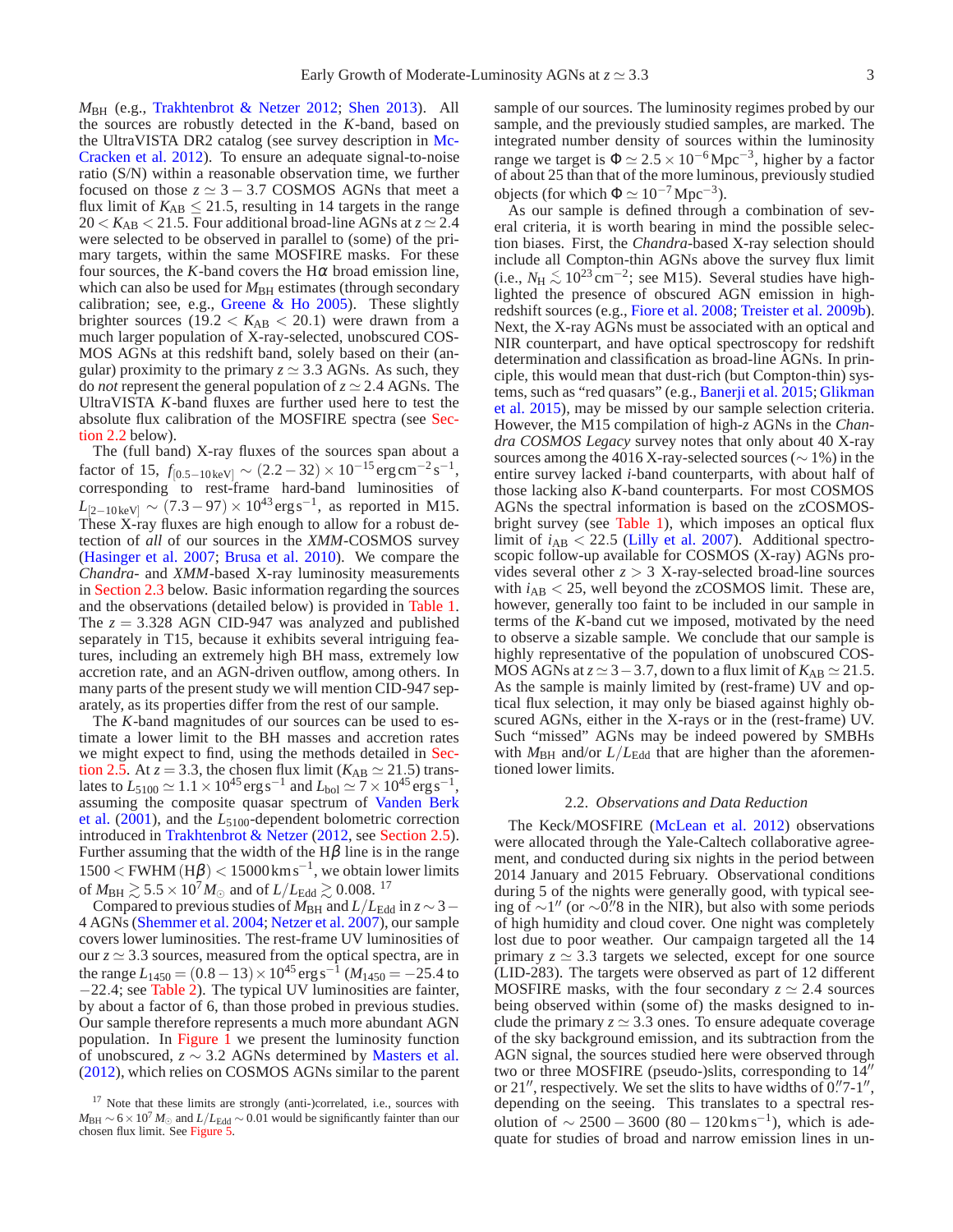TABLE 1 OBSERVATION LOG

<span id="page-3-0"></span>

| Subsample                          | $X$ -ray <sup>a</sup>                                                                                                                                       | Object ID<br>Galaxy ID <sup>b</sup>                                                                                              | R.A.<br>$(\text{deg})$                                                                                                                                               | Decl.<br>$(\text{deg})$                                                                                                                      | $z^{\rm c}$                                                                                                          | Optical<br>Spec. <sup>c</sup>                                                                                                     | (ref.)                                                                                                               | $K_{AB}$ mag. $d$<br>(syn.)                                                                                          | MOSFIRE Exp.<br>Time $(s)$                                                                     | $S/N^e$                                                     | Comments                                                                     |
|------------------------------------|-------------------------------------------------------------------------------------------------------------------------------------------------------------|----------------------------------------------------------------------------------------------------------------------------------|----------------------------------------------------------------------------------------------------------------------------------------------------------------------|----------------------------------------------------------------------------------------------------------------------------------------------|----------------------------------------------------------------------------------------------------------------------|-----------------------------------------------------------------------------------------------------------------------------------|----------------------------------------------------------------------------------------------------------------------|----------------------------------------------------------------------------------------------------------------------|------------------------------------------------------------------------------------------------|-------------------------------------------------------------|------------------------------------------------------------------------------|
| $z \approx 3.3$<br>$z \approx 2.4$ | CID-349<br>$CID-413$<br>$CID-113$<br>CID-947<br><b>LID-775</b><br>LID-1638<br>$LID-205$<br><b>LID-499</b><br>$LID-460$<br>$LID-721$<br>LID-496<br>$LID-504$ | 1294973<br>2039436<br>2350265<br>1593500<br>3176366<br>1462117<br>2665989<br>2534376<br>2583306<br>2137194<br>2577949<br>2530857 | 150.004380<br>149.869660<br>150.208850<br>150.297250<br>149.472888<br>150.735585<br>150.240801<br>150.737172<br>150.620069<br>149.529103<br>150.720703<br>150.767390 | 2.038898<br>2.294046<br>2.481935<br>2.148846<br>2.793379<br>2.199557<br>2.659037<br>2.722557<br>2.671382<br>2.380143<br>2.693635<br>2.739021 | 3.5150<br>3.3450<br>3.3330<br>3.3280<br>3.6260<br>3.5030<br>3.3560<br>3.3020<br>3.1430<br>3.1080<br>2.6298<br>2.2220 | zCOSb<br>zCOSb<br>zCOSb<br>zCOSb<br><b>IMACS</b><br><b>VVDS</b><br>zCOSb<br>zCOSb<br>zCOSb<br><b>IMACS</b><br><b>SDSS</b><br>zCOS | 21.238<br>20.134<br>19.555<br>20.052<br>21.488<br>19.651<br>21.197<br>20.215<br>19.865<br>20.157<br>20.116<br>19.670 | 21.277<br>20.472<br>19.774<br>20.045<br>21.442<br>19.736<br>21.245<br>20.378<br>20.356<br>20.010<br>20.225<br>19.736 | 9000<br>5400<br>6840<br>3600<br>14400<br>3600<br>10800<br>2520<br>4860<br>3600<br>2520<br>2520 | 7<br>9<br>16<br>8<br>6<br>15<br>8<br>6<br>22<br>9<br>6<br>8 | <br><br><br><br><br><br><br><br><br>$\cdots$<br>with LID-499<br>with LID-499 |
|                                    | $LID-451$<br>$CID-352$                                                                                                                                      | 2592676<br>1300441                                                                                                               | 150.705563<br>150.058920                                                                                                                                             | 2.629612<br>2.015179                                                                                                                         | 2.1225<br>2.4980                                                                                                     | <b>SDSS</b><br><b>SDSS</b>                                                                                                        | 19.178<br>19.201                                                                                                     | 19.238<br>19.369                                                                                                     | 4860<br>9000                                                                                   | 17<br>22                                                    | with $LID-460$<br>with CID-349                                               |

<sup>a</sup> X-ray object IDs correspond to either the C-COSMOS ("CID") or *Chandra COSMOS Legacy* survey catalogs ("LID") [\(Elvis et al. 2009](#page-15-48) and [Civano et al.](#page-15-40) [2016,](#page-15-40) respectively).

<sup>b</sup> COSMOS galaxy IDs correspond to those given by [Capak et al.](#page-15-65) [\(2007\)](#page-15-65).

<sup>c</sup> Re[dshifts are obtained from rest-frame UV emission lines, observed through optical spectroscopy, from either the zCOSMOS-bright \("zCOSb";](#page-15-53) Lilly et al. [2007](#page-15-53)), IMACS [\(Trump et al. 2009b](#page-15-43)), VVDS [\(Fevre et al. 2013\)](#page-15-66), or SDSS (DR7; [Abazajian et al. 2009](#page-14-2)) observations of the COSMOS field.

<sup>d</sup> K-band magnitudes obtained from the UltraVISTA survey ("ref." column, [McCracken et al. 2012](#page-15-56)) and from synthetic photometry of the calibrated MOSFIRE spectra.

<sup>e</sup> Median signal-to-noise ratios, calculated per spectral bin of 1 Å in the rest frame ( $\sim$  45 – 60 km s<sup>-1</sup>).

<span id="page-3-1"></span>

FIG. 1.— The luminosity function of unobscured AGNs at *z* ∼ 3− 3.5, reproduced from the study of [Masters et al.](#page-15-39) [\(2012\)](#page-15-39), including the best-fit double power-law model (black line). The red diamonds represent COSMOS AGNs, similar to the parent sample from which our targets are drawn. Blue circles at higher luminosities are taken from the SDSS [\(Richards et al. 2006](#page-15-67)), while the gree[n squares in the overlap region are taken from the SWIRE survey \(](#page-15-68)Siana et al. [2008\)](#page-15-68). Other samples and error bars from all data points are omitted for clarity. The shaded regions represent the luminosity regimes covered by our sample (red) and previous studies of  $M_{\text{BH}}$  and  $L/L_{\text{Edd}}$  in luminous  $z \sim 3-4$ AGNs (blue; [Shemmer et al. 2004;](#page-15-20) [Netzer et al. 2007](#page-15-22)). Our sample probes a much more representative population of *z* ≃ 3.3 AGNs, with an integrated number density that is higher by a factor of about 25 than the previously studied objects.

obscured AGNs. The rest of the slits in the MOSFIRE masks were allocated to a wide variety of other COSMOS targets, totaling 225 targets and including many X-ray-selected AGNs that lack redshift determinations. Those data will be analyzed and published separately. We also observed several A0V stars (HIP34111, HIP43018, HIP56736, and HIP64248) as well as

the fainter white dwarf GD71, at least twice during each night to allow robust flux calibration.

We reduced the data using a combination of different tools. First, we used the dedicated MOSFIRE pipeline<sup>18</sup> to obtain flat-fielded, wavelength-calibrated 2D spectra of all the sources observed within each mask (including the standard stars). The wavelength calibration was performed using sky emission lines, and the best-fit solutions achieved a typical rms of  $\sim$ 0.1 Å. Next, we used standard IRAF procedures to produce 1D spectra, using apertures in the range of 4-6 pix  $(i.e., 0."72 - 1."1)$ . Finally, we used the Spextool IDL package to remove the telluric absorption features near  $2 \mu m$  and to perform the relative and absolute flux calibrations, based on a detailed spectrum of Vega [\(Vacca et al. 2003;](#page-15-69) [Cushing et al.](#page-15-70) [2004\)](#page-15-70). We verified that the resulting spectra do not have any significant residual spectral features, which might have been misinterpreted as real, AGN-related emission or absorption features.

To test the reliability of our flux calibration procedure, we have calculated the synthetic magnitudes of the calibrated spectra (using the UltraVISTA *K*-band filter curve). The synthetic magnitudes are generally in good agreement with the reference UltraVISTA magnitudes, with differences of less than 0.2 mag for 11 of the 14 sources in the final sample. The remaining three sources have flux differences of less than 0.5 mag. Such differences can be explained by intrinsic AGN variability, which for the roughly year-long timescales probed here is expected to be  $\sim$ 0.2-0.5 mag (e.g., [Vanden Berk et al.](#page-15-71) [2004;](#page-15-71) [Wilhite et al. 2008](#page-15-72); [Morganson et al. 2014\)](#page-15-73). We do, however, note that our calibrated spectra are *systematically* fainter than the reference imaging-based fluxes, by about 0.1 mag. In any case, since  $M_{\rm BH}$  ∼  $L^{0.65}$  and  $L/L_{\rm Edd}$  ∼  $L^{0.35}$  (see [Section 2.5\)](#page-6-0), these flux differences correspond to uncertainties of less than ∼0.1 dex, and most probably ∼0.05 dex, on the estimated basic physical properties of the SMBHs un-

<sup>18</sup> Version 1.1, released 2015 January 6. See:

<http://github.com/Keck-DataReductionPipelines/MosfireDRP>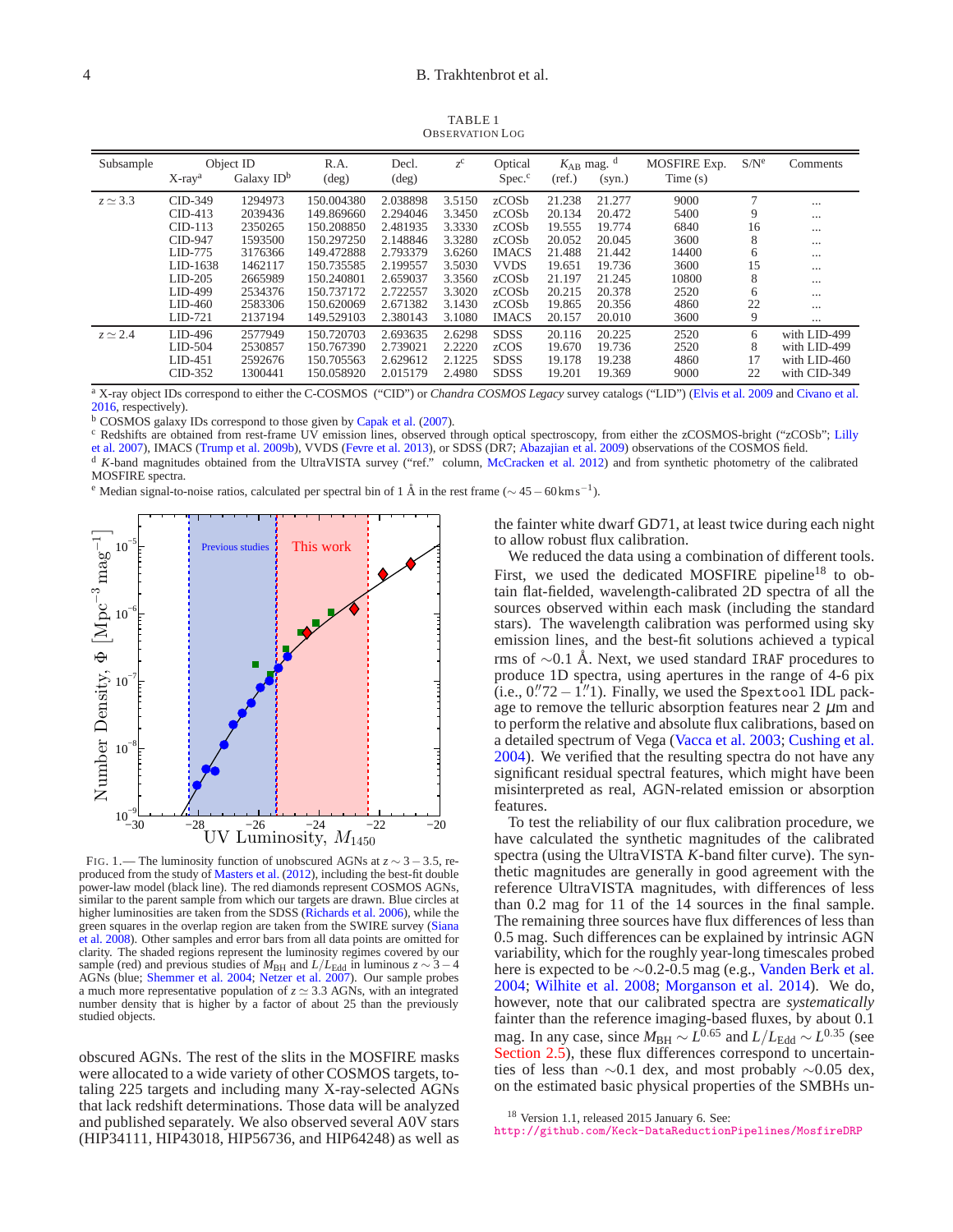der study. This is much smaller than the systematic uncertainty associated with the "virial"  $M_{BH}$  estimator used here (see [Shen 2013,](#page-15-55) and [Section 2.5\)](#page-6-0)

For the source CID-349 we have combined two calibrated 1D spectra, originating from two consequent observing blocks, the second of which was considerably shorter and of poorer quality than the first one, due to varying observing conditions. This was done by binning the spectra in bins of 2 pixels (i.e.,  $\sim$ 1 Å in the rest frame), combining the spectra through a weighted average (based on their noise spectra), and then median-smoothing the combined spectrum over 5 pixels ( $\sim$  5 Å in the rest frame), to avoid single-pixel features inherited from the shorter and poorer-quality observing block. Based on our experience with modeling such data, we are confident that the particular choices made in these binning and smoothing steps have little effect on the deduced spectral models and parameters, because these are mainly driven by the width of the broad Balmer lines, which is of the order of a few thousand km s<sup>-1</sup> ( $\sim$ 50 Å in the rest frame). Two of the fainter sources we observed (CID-955 and CID-1311) resulted in spectra that were too noisy to be used for the detailed spectral analysis required for the estimation of  $M_{\rm BH}$ . The reduced spectrum of another (optically faint) source, LID-1710, included no identifiable emission lines. Otherwise, the calibrated spectra of the remaining 14 sources, at both redshift bands, typically have  $S/N \sim 5 - 7$  per instrumental spectral pixel (of about 2.2 Å). After rebinning the spectra to a uniform resolution of  $1 \text{ Å}$  in the rest frame (corresponding to  $\sim$  45 – 60 km s<sup>-1</sup>), this results in S/N  $\sim$  7 – 10, with some of the brighter sources reaching  $S/N \sim 15 - 20$ . These (median) values of S/N per spectral bin of 1 Å (in the rest frame) are listed in [Table 1.](#page-3-0) The final forms of the spectra of the 14 sources studied here are presented in Figures [2](#page-5-0) and [3.](#page-6-1)

### 2.3. *Ancillary Data*

<span id="page-4-0"></span>To obtain an independent constraint on intrinsic AGNdominated luminosities, we relied on the X-ray data available for all sources from the *Chandra* catalogs in the COS-MOS field (M15, [Marchesi et al. 2016](#page-15-51)). These rest-frame 2- 10 keVluminosities, *L*2−10, were obtained directly from the soft-band fluxes (0.5-2 keV), which at the redshift range of our sources probe the rest-frame hard-band (2-10 keV) photons. We assumed a power-law SED with a photon index of  $\Gamma$  = 1.4, for consistency with the analysis of the parent sample of high-redshift AGNs in the *Chandra COSMOS Legacy* survey (M15). As mentioned above, the X-ray luminosities we thus obtain are in the range of  $\log (L_{2-10}/\text{erg s}^{-1}) = 43.9 - 45$ (see [Table 2\)](#page-7-0). As previously noted, all the sources in our sample are robustly detected in the *XMM*-COSMOS survey. We compared the *Chandra*-based X-ray luminosities to those determined from the *XMM-Newton* [data, as described in](#page-15-6) Brusa et al. [\(2009](#page-15-6)). The *Chandra* luminosities agree with the *XMM* ones, with a median offset of 0.07 dex (i.e., *Chandra*-based luminosities are typically higher). This difference is probably due to the different assumptions made in deriving the *XMM*based luminosities, particularly the power law of the X-ray SED ( $\Gamma = 1.7$  in [Brusa et al. 2009](#page-15-6) versus 1.4 here).

Finally, we used data from the COSMOS/VLA radio survey [\(Schinnerer et al. 2010](#page-15-74)) to determine whether the sources in our sample are radio-loud (RL) AGNs. The energy output of such RL-AGNs may be dominated by jets, and several studies have suggested that their BH masses may be systematically higher than those of the general population, perhaps du[e to the nature of their host galaxies \(e.g.,](#page-15-75) McLure & Jarvis [2004\)](#page-15-75). Four sources in our sample are robustly detected at 1.4 GHz (i.e., above  $5\sigma$ ; CID-113, LID-1638, LID-499, and LID-451). We calculated the radio loudness parameter,  $R_L \equiv f_V (5 \text{ GHz})/f_V (\text{optical})$ , following [Kellermann et al.](#page-15-76) [\(1989](#page-15-76)), and further assuming that the radio SED has the shape  $f_v \propto v^{0.8}$ . When comparing with the rest-frame optical fluxes (either from the spectral analysis detailed in [Section 2.4,](#page-4-1) or the *H*-band UltraVISTA fluxes), we find that only the source LID-451 is a RL-AGN, with  $R_L \simeq 117$ , and the source LID-460 is marginally RL, with  $R_L \simeq 10$ .

### 2.4. *Spectral Analysis*

<span id="page-4-1"></span>The spectra of the 14 sources with sufficiently high S/N were analyzed to obtain estimates of the continuum luminosity, and the luminosities and widths of the broad Balmer emission lines. The methodology of the analysis is very similar to that discussed in numerous previous works (e.g., [Shang et al.](#page-15-77) [2007;](#page-15-77) [Shen et al. 2011;](#page-15-78) [Trakhtenbrot & Netzer 2012](#page-15-18); **?**, and references therein) and is only briefly described here.

The spectra of the  $z \approx 3.3$  sources were modeled using the procedure presented in [Trakhtenbrot & Netzer](#page-15-18) [\(2012](#page-15-18)). The model consists of a linear (pseudo) continuum, a broadened iron template, and a combination of Gaussians to account for the broad and narrow emission lines, namely He II, Hβ, [O III]  $\lambda$ 4959 and [O III]  $\lambda$ 5007. The continuum flux at 5100 Å was estimated directly from the best-fit linear continuum, which is performed in two narrow continuum bands, and used to measure the monochromatic continuum luminosity at (rest-frame) 5100 Å  $(L_{5100})$ . The broadened Fe II template (Boroson  $\&$  Green 1992) is fitted in either the 4400-4650 or 5120-5200 Å spectral region,  $19$  and produces only negligible contamination to the  $5100 \text{ Å}$  continuum band. Most of the  $z \approx 3.3$  AGNs show very low levels of Fe II emission, although the limited quality of our spectra does not allow for a robust *measurement* of the physical properties related to this emission component. Finally, the  $H\beta$  line is modeled with two broad Gaussian components and a single narrow one, with the latter being tied to the [O III] features (in terms of linewidth). We note that the main different components are fitted in a serial manner: the best-fit continuum is subtracted from the original spectrum; the Fe II template is then fitted to the continuum-free spectrum, over a different wavelength range; the best-fit Fe II template is then subtracted, and finally the emission line model is fitted to the continuum- and iron-free spectrum. As for the  $z \approx 2.4$  sources, the H $\alpha$  spectral complex was modeled using the procedure presented in **?**. The model consists of a linear (pseudo) continuum and a combination of Gaussians to account for H $\alpha$ , [N II]  $\lambda \lambda$ 6548, 6584 and [S II]  $\lambda \lambda$ 6717,6731. The H $\alpha$  line is modeled with two broad Gaussian components and a single narrow one, again tied in width to the other nearby narrow emission lines. The luminosity of the broad  $H\alpha$  line is calculated from the bestfit model for the broad components of the line. All spectral fits were performed using the Levenberg–Marquardt algorithm for  $\chi^2$  minimization.

For the two Balmer lines, we preferred to use FWHM over  $\sigma_{\text{BLR}}$  as the probe of the virial velocity field of the broadline region (BLR) gas, as the former can be more robustly estimated in spectra of moderate S/N, as is the case with

<sup>19</sup> For the two sources with  $3 < z < 3.15$ , LID-460 and LID-721, the MOS-FIRE spectra do not cover the 4400-4650 Å spectral region (see [Figure 2\)](#page-5-0).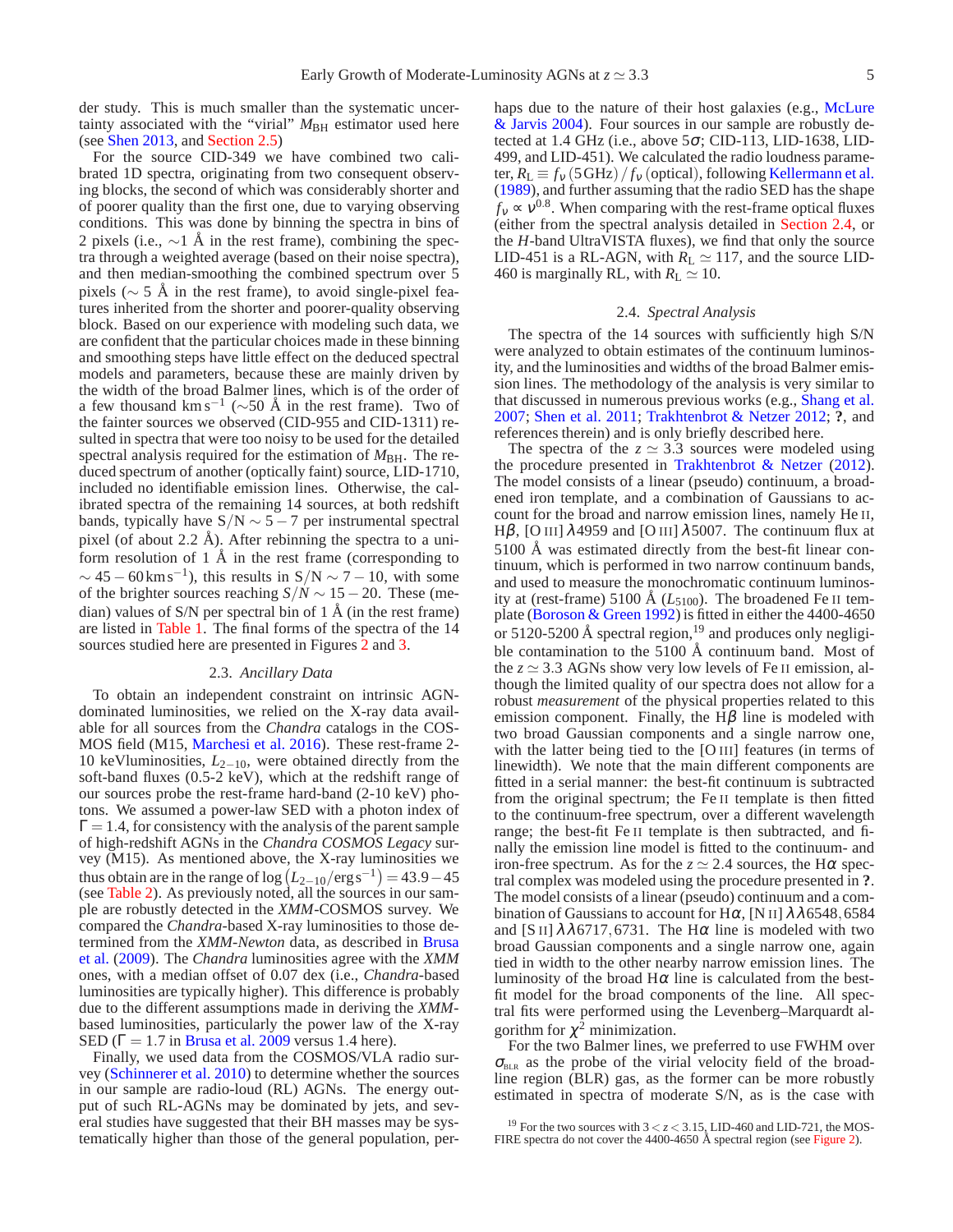<span id="page-5-0"></span>

FIG. 2.— Keck/MOSFIRE spectra for the 10 X-ray-selected, *z* ≃ 3.3 COSMOS AGNs studied here (blue), along with the best-fitting spectral model (solid black lines). The data are modeled with a linear continuum (dotted), a broadened iron template (dotted-dashed), and a combination of narrow (dashed) and broad (thin solid) Gaussians. See [Section 2.4](#page-4-1) for details regarding the spectral analysis. Regions affected by telluric features are marked with encircled crosses. The spectra are shown prior to the host-light correction. Note the near absence of broad  $H\beta$  components in objects LID-205 and LID-721, and the peculiar broad [O III] profile in LID-1638 (see [Section 3.1\)](#page-8-1).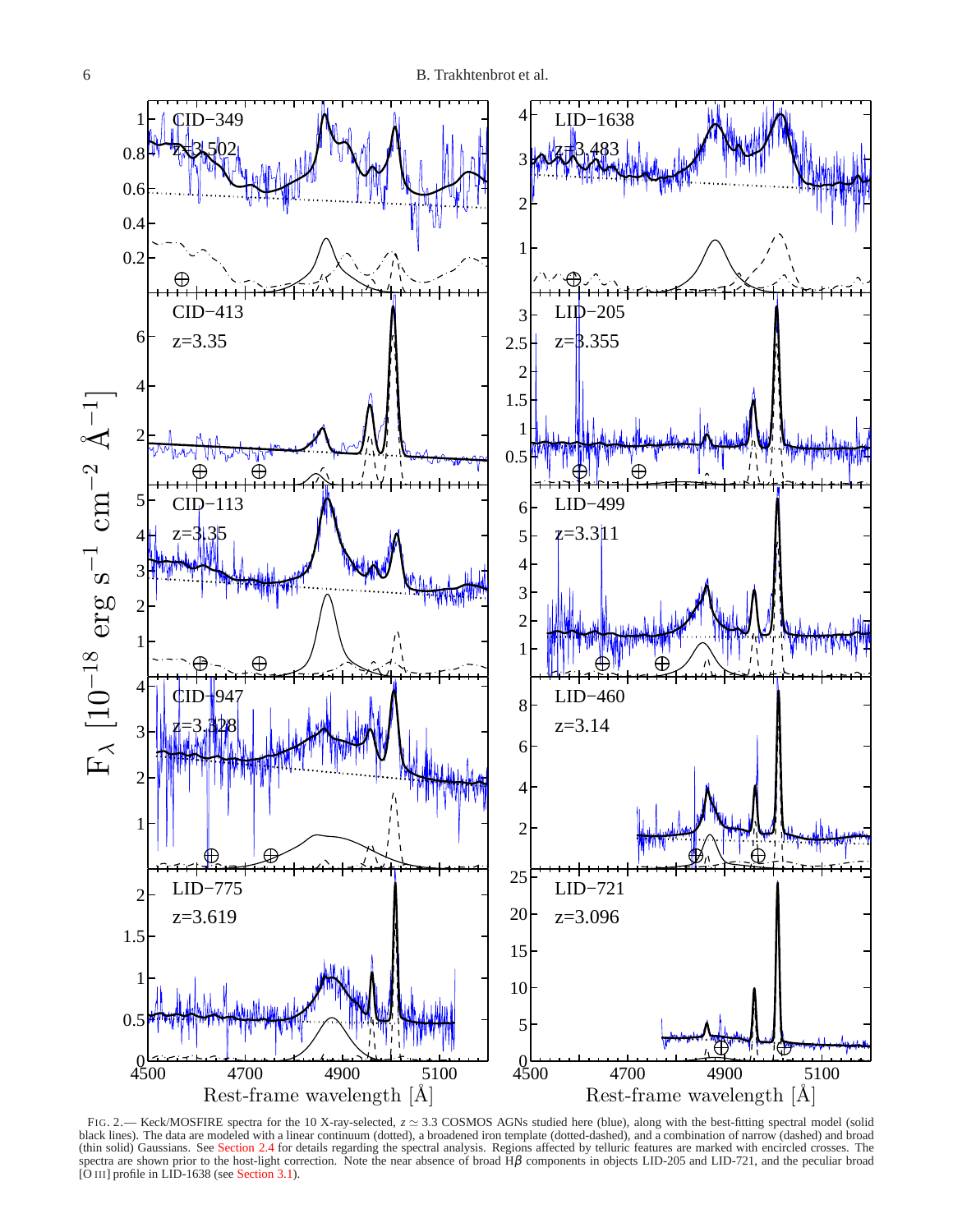<span id="page-6-1"></span>

FIG. 3.— Keck/MOSFIRE spectra for the four X-ray-selected, *z* ≃ 2.4 COSMOS AGNs studied here (blue), along with the best-fitting spectral model (solid black lines). The data are modeled with a linear continuum (dotted), and a combination of narrow (dashed) and broad (thin solid) Gaussians. See [Section 2.4](#page-4-1) for details regarding the spectral analysis. Regions affected by telluric features are marked with encircled crosses. The spectra are shown prior to the host-light correction.

our MOSFIRE data (e.g., [Denney et al. 2009](#page-15-80); **?**). Specifically, the study of [Denney et al.](#page-15-80) [\(2009](#page-15-80)) suggests that the use FWHM(H $\beta$ ) may introduce biases in the estimation of  $M_{\text{BH}}$ of up to ∼0.1 dex, when fitting spectra with  $S/N \sim 5 - 10$ , compared to about  $-0.15$  dex for  $\sigma(H\beta)$ . On the other hand, the measurement of FWHM( $H\beta$ ) is more sensitive to the accurate removal of the narrow-line emission, with an associated mass bias of as much as an order of magnitude (in the sense of significantly underestimating  $M_{\text{BH}}$ ), compared to  $< 0.2$  dex for  $\sigma(H\beta)$ . We therefore stress again that our linewidth measurements were performed for the best-fit profile of the *broad* component of  $H\beta$ , excluding the narrow-line emission, which is fitted with a separate component. We also note that for one of the sources, LID-496, a significant fraction of the red wing of the  $H\alpha$  profile is located outside of the observed spectral range. To test the robustness of our fitting procedure in this case, we used a modified version of the spectrum of LID-504 that excludes the data beyond the same (rest-frame) wavelength.<sup>20</sup> The spectral parameters obtained from the simulated spectrum are in excellent agreement with those derived for the full spectrum, with differences of about 0.02, 0.02, and 0.05 dex, for FWHM(H $\alpha$ ),  $L_{H\alpha}$ , and  $L_{6200}$ , respectively. We are therefore confident that our best-fit emission line properties are robust, within the measurement uncertainties. The best-fit models are shown in Figures [2](#page-5-0) and [3.](#page-6-1)

We derived measurement-related uncertainties on the bestfit Balmer line properties using a resampling approach. For each of the spectra, we generated a series of 100 realizations

of the data, each of which differed from the observed spectral data by a random, normally distributed offset, determined from the error spectrum of that source. Each of these realizations was modeled using the aforementioned line fitting procedures, and the relevant quantities were recorded. Thanks to the high-quality MOSFIRE data, we obtain relatively small measurement-related uncertainties on the quantities of interest (luminosities and linewidths). The typical uncertainty on  $L_{5100}$  (among the  $z \approx 3.3$  sources) is below 0.05 dex, which is smaller than the uncertainty imposed by the flux calibration. The typical uncertainty of the broad-line FWHM is a few hundred  $\mathrm{km}\,\mathrm{s}^{-1}$ . When combining these quantities to derive "virial" mass estimators, the resulting uncertainties are of order 0.1 dex, which is smaller than the systematic uncertainties (see details in [Section 2.5\)](#page-6-0).

## 2.5. *Derivation of L*<sub>bol</sub>,  $M_{BH}$  *and L*/*L*<sub>Edd</sub>

<span id="page-6-0"></span>The bolometric luminosities of the sources, *L*<sub>bol</sub>, were estimated in several different ways. First, for consistency with previous studies of high-redshift unobscured AGNs with  $M_{\text{BH}}$ estimates, we applied bolometric corrections that translate the optical continuum and  $H\alpha$  line luminosities to bolometric luminosities (i.e.,  $f_{bol}$ ). For  $f_{bol}$  (5100Å), we used the luminosi[ty-dependent prescription described in](#page-15-18) Trakhtenbrot & Netzer [\(2012](#page-15-18)), which in turn relies on the *B*-band bolometric corrections presented in [Marconi et al.](#page-15-1) [\(2004](#page-15-1)), and translated to 5100 Å assuming a UV–optical SED with  $f_v \propto v^{-1/2}$ [\(Vanden Berk et al. 2001](#page-15-59)). In the relevant range of  $L_{5100}$ , these corrections can be described by

<span id="page-6-2"></span>
$$
f_{bol} (5100\text{\AA}) = 6.58 - 0.89 \mathcal{L}_{5100,45} + 0.22 \mathcal{L}_{5100,45}^2, \quad (1)
$$

 $20$  We chose to use the spectrum of LID-504 since it has a similar S/N to that of LID-496, was observed within the same MOSFIRE mask, and is the next-faintest  $z \approx 2.4$  source in our sample.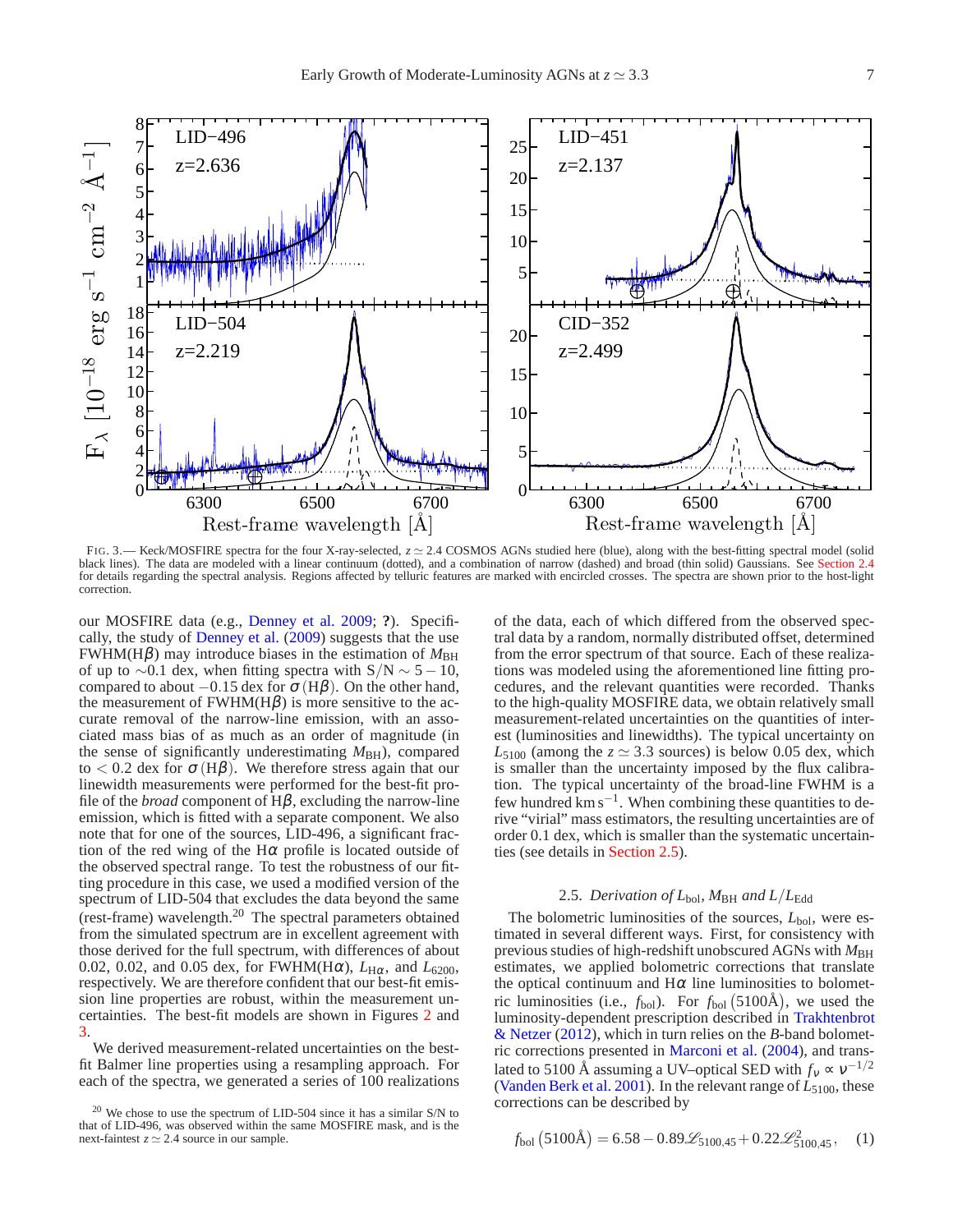<span id="page-7-0"></span>

| Subsample       | Object ID | $\mathcal{Z}$ | $ZNIR^{a}$ | $\log L_{1450}$ <sup>b</sup> | $M_{1450}$ c | $\log L_{2-10}$ <sup>d</sup> | $\log L_{5100}$ <sup>e</sup>                                    | $f_{\rm AGN,5100}$  |                 | $\log$ $L_{\rm bol}$ (erg s $^{-1})$ $^{\rm g}$ |  |
|-----------------|-----------|---------------|------------|------------------------------|--------------|------------------------------|-----------------------------------------------------------------|---------------------|-----------------|-------------------------------------------------|--|
|                 |           |               |            | $(\text{erg } s^{-1})$       |              | $(\text{erg s}^{-1})$        | $(\text{erg s}^{-1})$                                           |                     | opt.            | X-ray                                           |  |
|                 |           |               |            |                              |              |                              |                                                                 |                     |                 |                                                 |  |
| $z \approx 3.3$ | CID-349   | 3.5150        | 3.5017     | 45.43                        | $-23.69$     | $44.44 \pm 0.07$             |                                                                 | 0.72                | 45.79           | 46.11                                           |  |
|                 | $CID-413$ | 3.3450        | 3.3504     | 45.06                        | $-22.77$     | $44.53 \pm 0.06$             | $\substack{45.11_{-0.008}^{+0.006} \\ 45.38_{-0.009}^{+0.008}}$ | 0.58                | 45.96           | 46.23                                           |  |
|                 | $CID-113$ | 3.3330        | 3.3496     | 46.08                        | $-25.33$     | $44.64 \pm 0.05$             | $45.71_{-0.004}^{+0.004}$                                       | 1.00                | 46.49           | 46.37                                           |  |
|                 | CID-947   | 3.3280        | 3.3279     | 45.91                        | $-24.90$     | $43.86 \pm 0.16$             | $45.55_{-0.009}^{+0.009}$<br>45.10 <sup>+0.037</sup>            | 0.86                | 46.34           | 45.35                                           |  |
|                 | LID-775   | 3.6260        | 3.6193     | 45.64                        | $-24.23$     | $44.65 \pm 0.06$             |                                                                 | 0.67                | 45.75           | 46.40                                           |  |
|                 | LID-1638  | 3.5030        | 3.4827     | 45.75                        | $-24.49$     | $44.47 \pm 0.07$             | $45.77^{+0.013}_{-0.008}$                                       | 0.77                | 46.44           | 46.15                                           |  |
|                 | $LID-205$ | 3.3560        | 3.3552     | 45.62                        | $-24.17$     | $44.75 \pm 0.04$             | $45.15_{-0.028}^{+0.012}$<br>45.49 <sup>+0.017</sup>            | 0.65                | 45.78           | 46.53                                           |  |
|                 | LID-499   | 3.3020        | 3.3114     | 44.91                        | $-22.41$     | $44.47 \pm 0.08$             |                                                                 | 0.71                | 46.14           | 46.15                                           |  |
|                 | $LID-460$ | 3.1430        | 3.1401     | 44.90                        | $-22.38$     | $44.99 \pm 0.03$             | $-0.022$<br>+0.003<br>45.37                                     | 0.64                | 45.98           | 46.84                                           |  |
|                 | LID-721   | 3.1080        | 3.0959     | 46.11                        | $-25.40$     | $44.53 \pm 0.04$             | $43.37 - 0.007$<br>45.58 <sup>+0.010</sup><br>$-0.005$          | 0.66                | 46.20           | 46.23                                           |  |
|                 |           |               |            |                              |              |                              |                                                                 |                     |                 |                                                 |  |
|                 |           |               |            |                              |              |                              | $log L_{6200}$                                                  | $f_{\rm AGN, 6200}$ | $(L_{H\alpha})$ |                                                 |  |
| $z \approx 2.4$ | $LID-496$ | 2.6300        | 2.6360     | 45.84                        | $-24.71$     | $44.29 \pm 0.08$             | $44.82^{+0.006}_{-0.004}$                                       | 1.00                | 45.66           | 45.91                                           |  |
|                 | $LID-504$ | 2.2220        | 2.2191     | 45.24                        | $-23.22$     | $44.95 \pm 0.05$             | $44.59^{+0.030}_{-0.022}$                                       | 0.73                | 45.71           | 46.79                                           |  |
|                 | $LID-451$ | 2.1220        | 2.1367     | 45.67                        | $-24.30$     | $44.61 \pm 0.04$             | $^{44.59}_{-0.029}_{-0.004}$<br>44.93 <sup>+0.004</sup>         | 0.97                | 45.81           | 46.33                                           |  |
|                 | $CID-352$ | 2.4978        | 2.4993     | 46.13                        | $-25.44$     | $44.88 \pm 0.03$             | $44.99_{-0.003}^{+0.004}$                                       | 1.00                | 45.89           | 46.70                                           |  |

TABLE 2 REDSHIFTS AND MULTI-WAVELENGTH LUMINOSITIES

<sup>a</sup> Redshift measured from the best-fit model of the [O III] or (narrow)  $H\alpha$  lines.

b Monochromatic luminosity at rest-wavelength 1450Å, obtained from the optical spectra (see [Table 1\)](#page-3-0).

<sup>c</sup> Absolute magnitude at 1450Å, following  $M_{1450} = -2.5 \log L_{1450} + 89.9$ .

<sup>d</sup> *Chandra*-based, obscuration-corrected rest-frame hard-band [(2−10) keV] luminosity, taken from [Marchesi et al.](#page-15-46) [\(2015\)](#page-15-46).

<sup>e</sup> Monochromatic luminosities at rest-wavelength 5100 Å (for *z* ≃ 3.3 AGNs) or 6200Å (for *z* ≃ 2.4 AGNs), *uncorrected* for host contami-

nation. The tabulated errors reflect only measurement-related uncertainties.

AGN luminosity fraction at  $\lambda_{\rm rest} = 5100$  or 6200Å, determined from SED decomposition.

<sup>g</sup> Bolometric luminosity estimates based either on *L*<sub>5100</sub> (or *L*<sub>Hα</sub>) or on *L*<sub>2−10</sub>.

where  $\mathcal{L}_{5100,45} \equiv \log (L_{5100}/10^{45} \text{ erg s}^{-1})$ . For the  $z \simeq 2.4$ objects, we used the *L*Hα-dependent bolometric corrections suggested in [Greene & Ho](#page-15-81) [\(2007](#page-15-81)), which provide

<span id="page-7-1"></span>
$$
L_{\text{bol}}\left(L_{\text{H}\alpha}\right) = 2.34 \times 10^{44} \left(\frac{L_{\text{H}\alpha}}{10^{42} \text{ erg s}^{-1}}\right)^{0.86}.\tag{2}
$$

This  $L_{\text{H}\alpha}$ -based prescription was calibrated against  $L_{5100}$  for a sample of low-redshift AGNs, assuming  $f_{bol}$  (5100Å) = 9.8. To test the consistency of these  $L_{H\alpha}$ -based estimates of bolometric luminosity, we translated the observed continuum lu-minosities at 6200 Å ([Table 2\)](#page-7-0) to  $L_{5100}$  (assuming  $f_v \propto v^{-1/2}$ ) and then used [Equation 1](#page-6-2) to obtain another set of  $L_{bol}$  estimates for the four  $z \approx 2.4$  sources. These latter  $L_{6200}$ based estimates of  $L_{bol}$  are consistent with those derived directly from [Equation 2,](#page-7-1) with a (median) offset of merely 0.03 dex. The bolometric luminosities obtained through Equations [1](#page-6-2) and [2](#page-7-1) are in the range of  $L_{bol} \simeq (6-31) \times$ 10<sup>45</sup> ergs−<sup>1</sup> . Second, we used the X-ray luminosities measured from the *Chandra* data, and X-ray bolometric corrections. For  $f_{bol}(L_{2-10})$ [, we used the prescription of](#page-15-1) Marconi et al. [\(2004](#page-15-1)), for consistency with other studies using the *Chandra* survey data. These *Chandra*-based  $L_{bol}$  values are in the range  $L_{bol}(L_{2-10}, \text{Chandra}) = (2-68) \times 10^{45} \text{erg s}^{-1}$ . Since the *XMM*-based estimates of *L*<sub>2−10</sub> are highly consistent with the *Chandra* ones, they result in similar X-ray-based *L*bol estimates. Finally, we note that yet another set of *L*bol estimates for nine of our sources (six of those at  $z \approx 3.3$ ) is available from the multi-wavelength analysis performed for our sources as part of the *XMM*[-COSMOS survey by](#page-15-82) Lusso et al. [\(2010,](#page-15-82) see also [Lusso et al. 2011\)](#page-15-83). Unlike the previous *L*bol estimates discussed here, these were obtained by integrating the multi-wavelength AGN SEDs up to 1  $\mu$ m (and further fixing the unobserved FUV and hard X-ray parts of

the SED). These *XMM*- and SED-based  $L_{bol}$  estimates are in the range  $L_{bol}$  (SED,*XMM*) = (1 – 41) × 10<sup>45</sup> erg s<sup>-1</sup>, and in good agreement with our estimates of *L*bol based on *L*<sup>5100</sup> or  $L_{\text{H}\alpha}$  – the median offset is 0.09 dex (0.03 dex for the  $z \approx 3.3$ ) AGNs; *XMM*- and SED-based  $L_{bol}$  estimates are higher), and the scatter is 0.37 dex (0.17 dex for  $z \approx 3.3$  AGNs).

In [Table 2](#page-7-0) we list the different bolometric luminosities we obtained for our sources. The *L*2−10-based estimates of *L*bol for our sources are generally consistent with those derived from  $L_{5100}$  and  $L_{H\alpha}$ , with a median offset of about 0.07 dex between the latter and the former, and virtually all the sources having differences within 0.5 dex. The extreme source CID-947 is exceptionally weak in the X-rays, resulting in an  $L_{bol}$ difference of almost an order of magnitude. Moreover, as noted in T15, the X-ray luminosity of this broad-absorptionline quasar as derived from the *XMM*-COSMOS survey is significantly higher than that obtained from the *Chandra* data, which might be related to varying obscuration along the line of sight. In what follows, we chose to use the bolometric luminosities based on  $L_{5100}$  and  $L_{H\alpha}$ , given the (generally) higher quality of the rest-frame optical data, the limited availability of other *L*bol estimates (i.e., *XMM*+SED), and in order to be consistent with previous studies of  $z > 2$  unobscured AGNs (see the comparison samples in [Section 3.2\)](#page-9-0).

We estimated black hole masses for the sources using the quantities derived from the best-fitting spectral models, and followin[g the prescription used in several recent works \(](#page-15-22)Net-zer et al. [2007](#page-15-22); [Trakhtenbrot & Netzer 2012](#page-15-18)). For the  $z \approx 3.3$ sources, we correct the continuum luminosities to account for the emission from the stellar component in the host galaxies. These scaling corrections are derived from the spectral compositions of the broad-band SEDs of the sources, which are described in detail in a forthcoming publication. In short, the stellar component is modeled using a large grid of (single)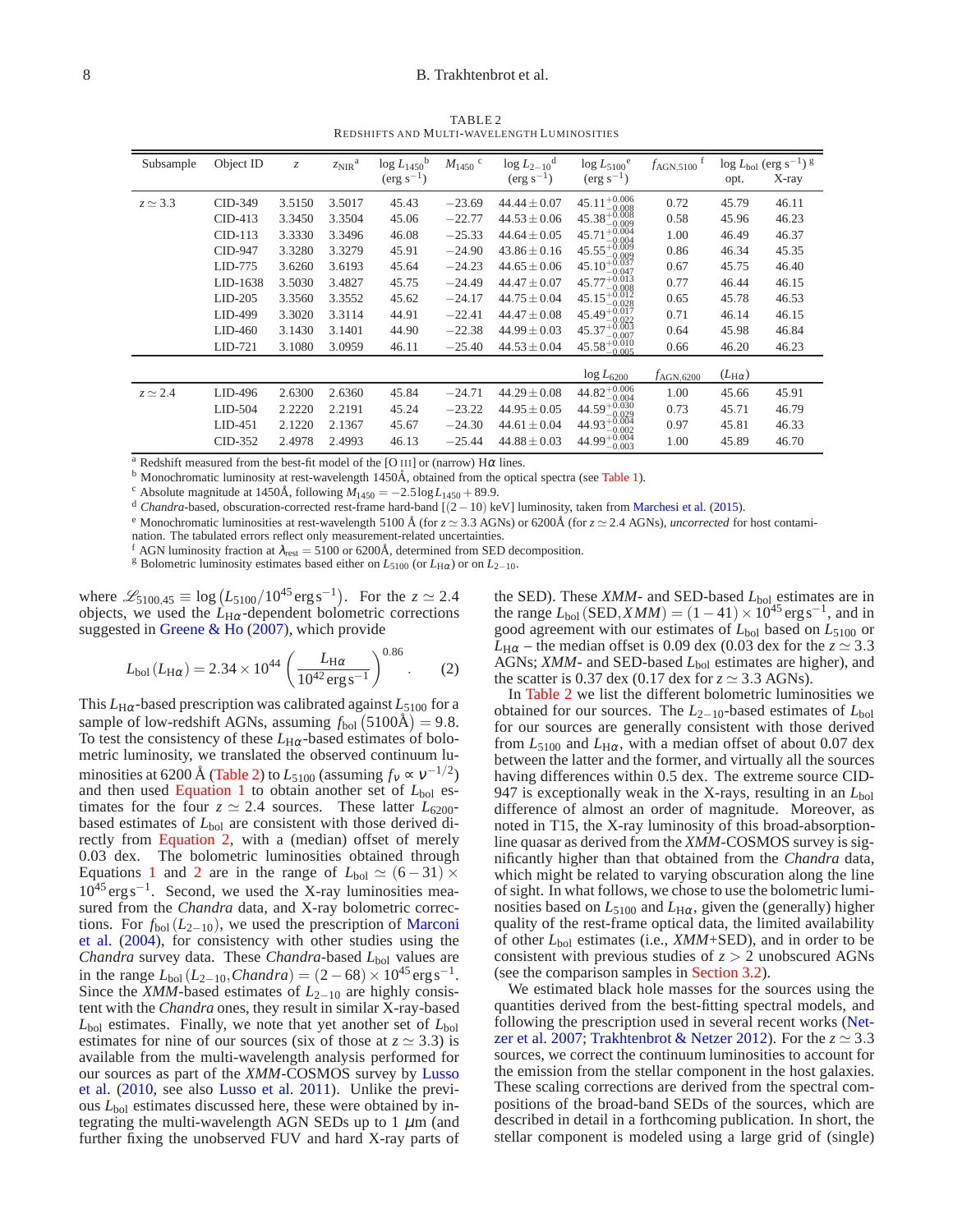stellar population models, with a broad range of ages, star formation histories, and dust extinction. We use the stellar template that provides the best fit to the SED, provided that the UV-optical regime of all SEDs is AGN-dominated. The scaling factors thus computed, which are simply the fraction of AGN-related emission at  $\lambda_{rest} = 5100$  Å, are in the range of  $f_{\rm AGN}\left(5100{\rm \AA}\right)\sim0.55-1.$  Next, H $\beta$ -based BH masses are estimated using the expression

<span id="page-8-2"></span>
$$
M_{\rm BH}(\rm H\beta) = 1.05 \times 10^8 \left(\frac{L_{5100}}{10^{46} \rm erg \, s^{-1}}\right)^{0.65}
$$

$$
\times \left[\frac{\rm FWHM(\rm H\beta)}{10^3 \rm km \, s^{-1}}\right]^2 M_{\odot} \,. \tag{3}
$$

This prescription is based on the  $R_{BLR} - L_{5100}$  relation obtained through reverberation mapping of low-redshift sources with comparable (optical) luminosities [\(Kaspi et al. 2005\)](#page-15-84), and [assumes a BLR "virial factor" of](#page-15-85)  $f = 1$  (see also Onken et al. [2004;](#page-15-85) [Woo et al. 2010](#page-15-86); [Grier et al. 2013\)](#page-15-87). The exponent of the luminosity term means that the aforementioned hostlight corrections affect the derived masses by at most ∼0.17 dex. We verified that using alternative  $R_{BLR}$  estimators would not significantly affect our determinations of  $M_{\rm BH}$ . In particular, in the range of optical luminosities of our sources, the  $R_{BLR} - L_{5100}$  relation of [Bentz et al.](#page-15-88) [\(2013](#page-15-88)) results in BLR sizes (and therefore BH masses) that are systematically *smaller* than those derived by the relation of [Kaspi et al.](#page-15-84) [\(2005](#page-15-84)). The difference between the two  $R<sub>BLR</sub>$  estimates increases with increasing *L*<sup>5100</sup> (or *M*BH), but for our sources it remains very small, in the range 0.02-0.1 dex (median value 0.06 dex).

For the sources at  $z \approx 2.4$  we estimated  $M_{BH}$  from the luminosity and width of the H $\alpha$  line, following the prescription of [Greene & Ho](#page-15-57) [\(2005](#page-15-57)):

<span id="page-8-3"></span>
$$
M_{\rm BH}(\rm H\alpha) = 1.3 \times 10^6 \left(\frac{L_{\rm H\alpha}}{10^{42} \rm erg \, s^{-1}}\right)^{0.57}
$$

$$
\times \left[\frac{\rm FWHM(\rm H\alpha)}{10^3 \rm km \, s^{-1}}\right]^{2.06} M_{\odot} \,. \tag{4}
$$

This  $M_{BH}$  was derived through an empirical secondary calibration against Hβ-related quantities (*L*<sup>5100</sup> and FWHM  $[H\beta]$ ).<sup>21</sup> These two prescriptions were also used to derive masses for each of the spectra simulated within our resampling scheme, thus providing measurement-related uncertainties on the  $M_{BH}$  estimates.

We note that the relevant luminosities of our sources are well within the range of the reverberation mapping campaigns that stand at the base of "virial" estimates of  $M_{BH}$ . In particular, our  $z \approx 3.3$  sources have (host-corrected) optical luminosities comparable with those of low-redshift PG quasars, for which  $R_{BLR}$  estimates were obtained in several reverberation mapping studies (e.g., [Kaspi et al. 2000](#page-15-89)[,](#page-15-90) [2005](#page-15-84); Vester-gaard & Peterson [2006](#page-15-90)). Thus, our virial estimates of  $M_{\rm BH}$ do not require the extrapolation of the *L*<sup>5100</sup> − *R*BLR relation toward extremely high luminosities, which is often the case in other studies of  $z \gtrsim 2$  AGNs (e.g., **[Shemmer et al. 2004;](#page-15-20)** [Marziani et al. 2009](#page-15-24)).

The  $M_{\rm BH}$  and  $L_{\rm bol}$  estimates were finally combined to obtain Eddington ratios,  $L/L_{\text{Edd}} \equiv L_{\text{bol}} / (1.5 \times 10^{38} M_{\text{BH}} / M_{\odot})$ (suitable for solar-metalicity gas). As mentioned above, we choose to use the  $L_{5100}$ -based estimates of  $L_{bol}$ . Choosing instead the *L*<sub>2−10</sub>-based estimates would lead to slightly higher values of  $L/L_{\text{Edd}}$ . Such a choice would not significantly affect any of our main findings, and would actually strengthen our claim of a lack of low- $L/L_{\text{Edd}}$  and high- $M_{\text{BH}}$  AGNs (see [Section 3.2\)](#page-9-0). Our estimates of  $M_{BH}$  and  $L/L_{Edd}$  are listed in [Table 3.](#page-9-1) Since the measurement-related uncertainties on  $M_{\rm BH}$ are relatively small, rarely exceeding 0.1 dex, the real uncertainties on  $M<sub>BH</sub>$  are dominated by the systematics associated with the "virial" mass estimators we used. These are estimated to be of order ∼0.3 dex for the *z* ≃ 3.3 sources (e.g., [Shen 2013](#page-15-55)), and yet higher for the  $z \approx 2.4$  ones, as their mass estimator is based on a secondary calibration of  $M_{BH}$  (H $\alpha$ ).

### 3. RESULTS AND DISCUSSION

<span id="page-8-0"></span>We next discuss the main results of the detailed analysis of the Balmer emission line complexes. We first highlight a few objects with peculiar emission line properties, before addressing the implications of our measurements for the observed early evolution of SMBHs.

## 3.1. *Emission Line Properties*

<span id="page-8-1"></span>Two of the  $z \approx 3.3$  sources, LID-205 and LID-721, have extremely weak or indeed undetectable broad  $H\beta$  emission lines. Our fitting procedure suggests that the rest-frame equivalent widths of these components are approximately EW(H $\beta$ )  $\simeq$  10 – 15 Å. More importantly, a series of (manual) fitting attempts demonstrated that the data can be adequately modeled without *any* broad  $H\beta$  components. We also verified that these low  $EW(H\beta)$  values are not due to measurementrelated uncertainties. For LID-205, 90% (99%) of the resampling simulations resulted in  $EW(H\beta) < 18$  Å (30 Å, respectively). For LID-721, the corresponding quantiles are  $EW(H\beta) < 20$  and 25 Å, respectively. The best-fit values are lower, by at least a factor of 4, than the median value of EW(H $\beta$ ) we find for the rest of the  $z \approx 3.3$  sources. Moreover, such weak  $Hβ$  lines are not observed at all within other samples of  $z \gtrsim 2$  AGNs [\(Shemmer et al. 2004](#page-15-20); [Netzer et al.](#page-15-22) [2007;](#page-15-22) [Marziani et al. 2009\)](#page-15-24), where the weakest lines have EW(H $\beta$ ) ~ 40Å, and the median values are above ~ 75Å. Another  $z \approx 3.3$  source, CID-413, has a relatively weak broad H $\beta$  line, with EW(H $\beta$ ) = 31 Å. Our simulations, however, show that the H $\beta$  emission can be accounted for with significantly stronger components, reaching EW(H $\beta$ )  $\simeq$  70 Å. Indeed, this ambiguity regarding the broad component of CID-413 is reflected in the atypically large uncertainties on FWHM(H $\beta$ ) and  $M_{BH}$  (see [Table 3\)](#page-9-1). We chose, however, to include this source in the analysis that follows, since even the most extreme realizations present EW( $H\beta$ ) > 25 Å.

We stress that the two "H $\beta$ -weak" sources we identified have strong and unambiguous [O III] emission lines, with flux ratios [OIII]/H $\beta \gg 3$ , further supporting the identification of the sources as emission line systems dominated by an AGN ionization field (e.g., [Baldwin et al. 1981](#page-15-91); [Kewley et al. 2006](#page-15-92)). We verified that the observed-frame optical, rest-frame UV zCOSMOS and IMACS spectra of the two  $H\beta$ -weak AGNs present broad and strong high-ionization C IV  $\lambda$ 1549 emission lines. Indeed, the C IV lines have  $EW(CIV) = 118$  and  $57 \text{ Å}$  (for LID-205 and LID-721, respectively). This, as well

 $21$  Thus, the luminosity-term exponent (0.57) is not directly observed in an  $R_{BLR} - L_{H\alpha}$  relation, and the velocity-term exponent (2.06) is not strictly virial.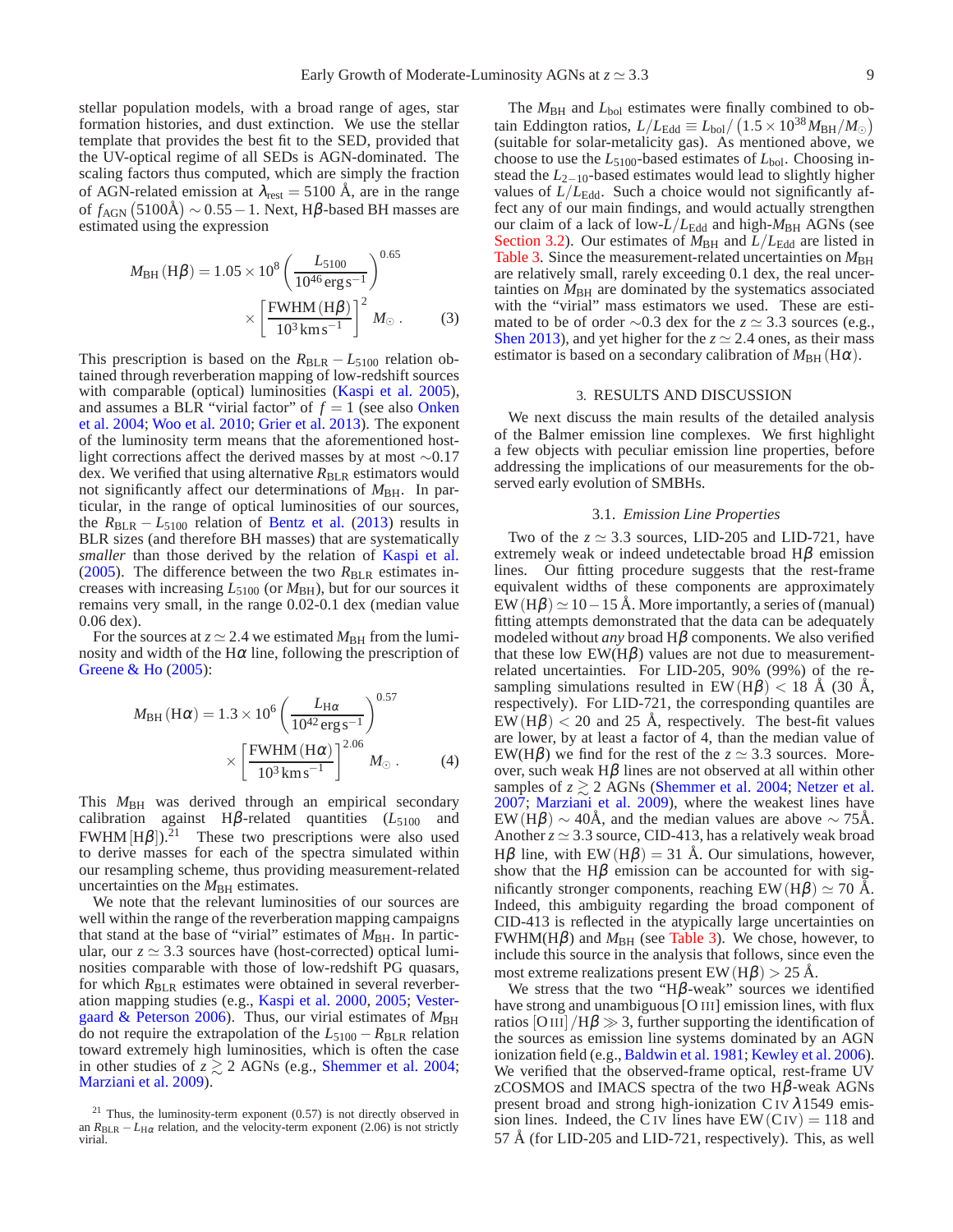<span id="page-9-1"></span>

| sub-sample      | Object ID | $\log L_{\rm H\beta}$     |                                                      | $log M_{BH}$                                                               | $\log L/L_{\rm Edd}$ <sup>a</sup> | $M_{AD}$ $(M_{\odot} \,\rm yr^{-1})^{b}$ |      | $t_{\text{growth}}$ (Gyr) <sup>c</sup> |       |
|-----------------|-----------|---------------------------|------------------------------------------------------|----------------------------------------------------------------------------|-----------------------------------|------------------------------------------|------|----------------------------------------|-------|
|                 |           | $(\text{erg } s^{-1})$    | $(km s^{-1})$                                        | $(M_{\odot})$                                                              |                                   | $L_{bol}$                                | AD   | $L/L_{\rm Edd}$                        | M     |
| $z \approx 3.3$ | CID-349   | 43.14                     | $3223^{+592}_{-385}$                                 | $8.37_{-0.11}^{+0.13}$<br>$8.70_{-0.25}^{+0.18}$                           | $-0.76$                           | 1.08                                     | 1.29 | 0.25                                   | 0.20  |
|                 | $CID-413$ | 42.85                     | $4149 + 1707$                                        |                                                                            | $-0.92$                           | 1.60                                     | 1.11 | 0.37                                   | 0.51  |
|                 | $CID-113$ | 43.80                     |                                                      | $8.78^{+0.03}_{-0.02}$                                                     | $-0.46$                           | 5.51                                     | 6.54 | 0.13                                   | 0.10  |
|                 | CID-947   | 43.52                     | $2959^{+101}_{-117}$<br>11330 <sup>+929</sup>        | $0.78 - 0.03$<br>9.84 + 0.07                                               | $-1.67$                           | 3.03                                     | 0.22 | 2.09                                   | 34.68 |
|                 | $LID-775$ | 43.40                     |                                                      |                                                                            | $-1.10$                           | 0.99                                     | 0.56 | 0.55                                   | 0.92  |
|                 | LID-1638  | 43.67                     | $4700^{+450}_{-328}$<br>$4071^{+316}_{-308}$         | $8.67^{+0.10}_{-0.06}$<br>$9.02^{+0.06}_{-0.07}$<br>$8.67^{+0.15}_{-0.10}$ | $-0.75$                           | 4.86                                     | 3.09 | 0.25                                   | 0.37  |
|                 | LID-499   | 43.54                     | $3451^{+606}_{-360}$                                 |                                                                            | $-0.70$                           | 2.43                                     | 2.32 | 0.23                                   | 0.22  |
|                 | $LID-460$ | 43.52                     | $2260^{+45}_{-89}$                                   | $8.19_{-0.05}^{+0.02}$                                                     | $-0.39$                           | 1.70                                     | 3.94 | 0.11                                   | 0.04  |
|                 |           | $\log L_{\text{H}\alpha}$ | $FWHM(H\alpha)$                                      |                                                                            |                                   |                                          |      |                                        |       |
| $z \approx 2.4$ | LID-496   | 43.50                     | $\substack{\\ 3533^{+53}_{-39}\\3401^{+148}_{-100}}$ | $8.10_{-0.01}^{+0.02}$<br>$8.10_{-0.05}^{+0.06}$                           | $-0.61$                           | 0.81                                     | 2.15 | 0.18                                   | 0.07  |
|                 | $LID-504$ | 43.56                     |                                                      |                                                                            | $-0.56$                           | 0.91                                     | 0.59 | 0.16                                   | 0.24  |
|                 | $LID-451$ | 43.67                     |                                                      | $8.13_{-0.06}^{+0.01}$                                                     | $-0.50$                           | 1.14                                     | 2.75 | 0.14                                   | 0.05  |
|                 | CID-352   | 43.77                     | $3278^{+71}_{-139}_{-139}$<br>3261 <sup>+236</sup>   | $8.18_{-0.07}^{+0.06}$                                                     | $-0.46$                           | 1.38                                     | 3.13 | 0.13                                   | 0.05  |

TABLE 3 SPECTRAL MEASUREMENTS AND DERIVED SMBH PROPERTIES

<sup>a</sup> Based on  $L_{bol}$  estimated from  $L_{5100}$  (or  $L_{H\alpha}$ ).

<sup>b</sup> Accretion rate estimates based on either  $L_{bol}$  (and  $\eta = 0.1$ ), or an accretion disk model [Equation 5](#page-11-1) ("AD").

<sup>c</sup> Based on either *L*/*L*<sub>Edd</sub> (via [Equation 6\)](#page-11-2) or on  $\dot{M}_{AD}$ , and further assumes  $\eta = 0.1$ .

as the strong [O III] lines, suggests that the low EWs of  $H\beta$ are *not* due to attenuation by dust along the line of sight. Furthermore, the ratio of UV to optical luminosities of the  $H\beta$ weak AGNs,  $L_{1450}/L_{5100} \simeq 3$ , is consistent with what is found in [large samples of normal AGNs \(e.g.,](#page-15-18) Trakhtenbrot & Net-zer [2012\)](#page-15-18), suggesting that the broad  $H\beta$  lines in these two sources are emphnot diluted by stellar emission from the host. We also note that the broad  $H\beta$  lines in these sources are significantly weaker than those detected in the spectra of "weak line quasars", which are defined based on their weak UV lines (i.e.,  $Ly\alpha + Nv$ , or C IV; see, e.g., [Shemmer et al. 2010;](#page-15-93) [Plotkin et al. 2015,](#page-15-94) and references therein). One intriguing explanation may be that the H $\beta$ -weak AGNs have experienced a dramatic decrease in the emission of ionizing radiation since the optical spectra were taken, i.e. on a roughly year-long timescale (in the AGN reference frames). This change may have driven a sharp decrease in the BLR emission, but has yet to reach the more extended NLR, which would explain the strong [O III] emission. Such a drastic decrease in ionizing flux should, however, manifest itself also as a decrease in (rest-frame) optical continuum luminosity, which is not observed (see the comparison of *K*-band fluxes in [Table 1\)](#page-3-0). In this sense, our  $H\beta$ -weak AGNs are inconsistent with the growing number of "changing-look" AGNs, detected through dramatic drops in both UV-optical continuum *and* BLR emission [\(see, e.g., recent studies by](#page-15-96) [Denney et al. 2014](#page-15-95); LaMassa et al. [2015;](#page-15-96) [Runnoe et al. 2016](#page-15-97), and references therein). In any case, revisiting these sources with optical spectroscopy may test this explanation and clarify the situation. We therefore conclude that our sample contains two sources (about 12.5% of the sample) with abnormally weak broad  $H\beta$  lines, which are not due to the lack of gas in the BLR.

The spectrum of one other  $z \approx 3.3$  source, LID-1638, presents an abnormally broad [O III] emission feature. A manual inspection of the data provides a rough estimate of FWHM  $\sim$  3000 km s<sup>-1</sup> for the width of this feature. At these large widths, the feature is basically a combination of the two different [O III] emission lines (with some additional, minor contribution from Fe II). This width appears to be comparable to that of the adjacent  $H\beta$  line, which otherwise appears rather normal. Such broad [O III] emission features are rarely reported in l[arge samples of lower-redshift AGNs \(e.g.,](#page-15-79) Boroson & Green [1992;](#page-15-79) [Shen et al. 2011](#page-15-78); [Trakhtenbrot & Netzer](#page-15-18)  $2012$ ), but [may be related to prominent blue wings \(e.g.,](#page-15-98) Ko-mossa et al. [2008](#page-15-98)).<sup>22</sup> Another explanation is that the [O III] profile consists of two separate narrow lines, emitted from separate NLRs, as observed in dual AGN candidates (e.g., [Comerford et al. 2012,](#page-15-99) and references therein). In any case, a detailed analysis and interpretation of the peculiar [O III] profile are beyond the scope of the present study, as we focus on the broad  $H\beta$  component. To account for the broadened [O III] emission, we refitted the spectrum of this source with a modified constraint of FWHM  $\leq 3000$  km s<sup>-1</sup> for the narrow emission features (both [O III] and H $\beta$ ). The FWHM(H $\beta$ ) resulting from this, of about 4100 km s<sup> $-1$ </sup>, is highly consistent with the value obtained with the "standard" line fitting procedure. Removing the width constraint altogether results in yet broader [O III] features, exceeding 5000 km s<sup>-1</sup>, but with FWHM(H $\beta$ ) decreasing to  $\sim$  3700 km s<sup>-1</sup>. This is mainly due to the fact that the fitting procedure does not allow for a significant (broader than usual) narrow component for  $H\beta$ . However, we find the overall fit to the data in this case unsatisfactory, and note that in any case this would result in a decrease of merely 0.1 dex in  $M_{\text{BH}}$ . The best-fit parameters tabulated for LID-1638 in [Table 3](#page-9-1) are therefore those obtained with the constraint FWHM  $[OIII] \leq 3000 \text{ km s}^{-1}$ .

## 3.2. *Trends in*  $M_{BH}$  *and L*/*L*<sub>Edd</sub> *at*  $z > 2$

<span id="page-9-0"></span>[Figure 4](#page-10-0) presents the distributions of relevant apparent brightness and estimates of  $L_{bol}$ ,  $M_{BH}$ , and  $L/L_{Edd}$  for the sources studied here, as a function of redshift, in the context of other samples of optically selected and unobscured AGNs at  $z > 2$ , for which these quantities were reliably determined. The relevant samples are those presented by [Shemmer et al.](#page-15-20) [\(2004](#page-15-20)) and [Netzer et al.](#page-15-22) [\(2007](#page-15-22), at *z* ≃ 3.3 and 2.4); by Trakht-enbrot et al. [\(2011,](#page-15-27)  $z \approx 4.8$ ); and by [Kurk et al.](#page-15-21) [\(2007](#page-15-21)) and

 $22$  The automated procedures used for very large surveys (e.g., SDSS) are restricted to FWHM  $\simeq 1000 \text{km s}^{-1}$  and obviously lack a manual inspection of the (tens of thousands of) spectra.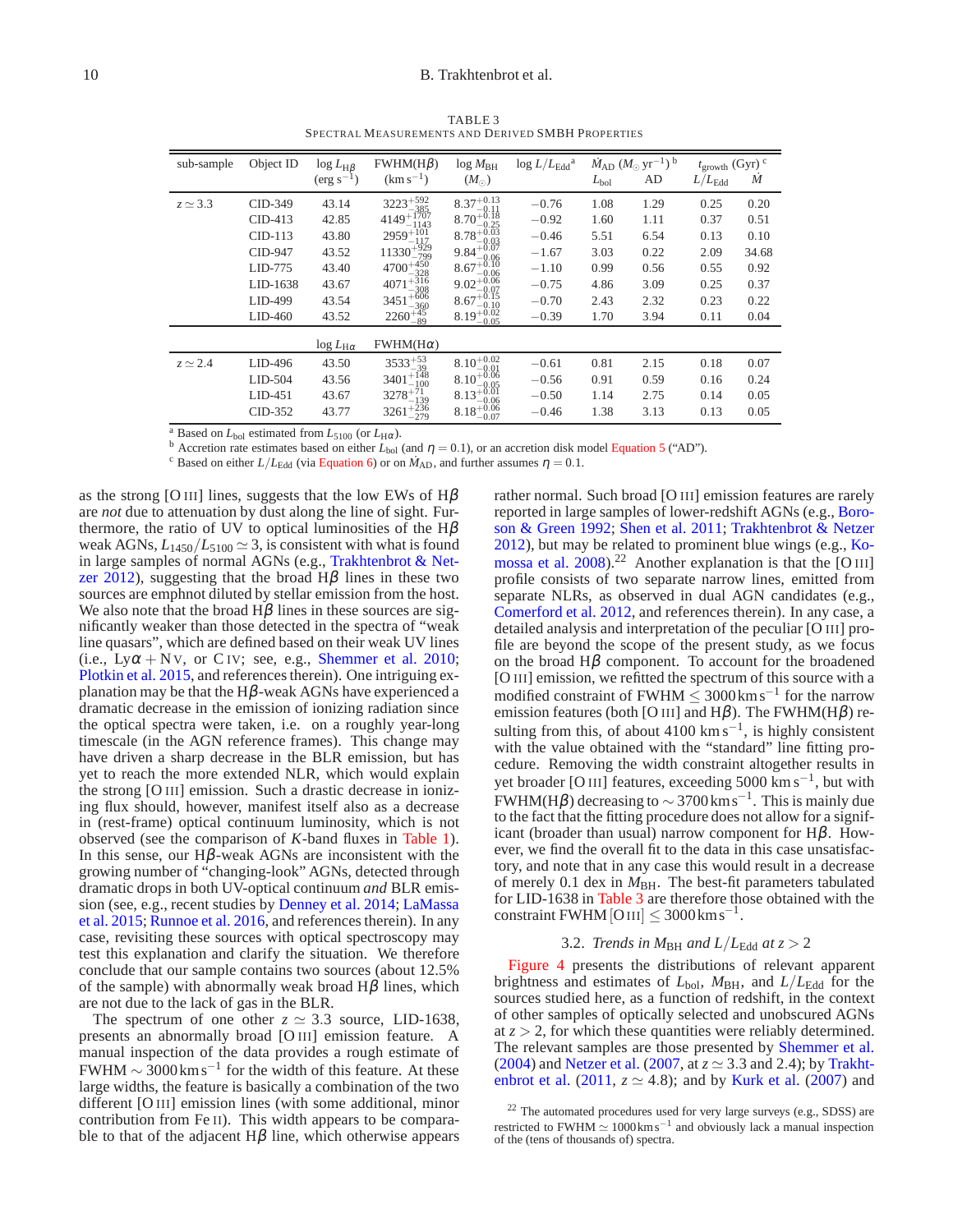<span id="page-10-0"></span>

FIG. 4.— From top to bottom, trends of observed (NIR) brightness,  $L_{bol}$ ,  $M_{\text{BH}}$ , and  $L/L_{\text{Edd}}$  for the available samples of unobscured AGNs at  $z > 2$ , with reliable determinations of  $M_{\text{BH}}$ . The red symbols represent the measurements reported in this work, at  $z \approx 3.3$  and 2.4 (circles and squares, respectively). CID-947, which was analyzed in detail in [Trakhtenbrot et al.](#page-15-49)  $(2015)$  $(2015)$ , is highlighted by a star. The different black symbols represent other, optically selected sources, studied in the combined sample of [Shemmer et al.](#page-15-20) [\(2004](#page-15-20)) and [Netzer et al.](#page-15-22) [\(2007](#page-15-22), triangles at  $z \approx 2.4$  and  $\simeq 3.3$ ); Trakhtenbrot et al. [\(2011](#page-15-27), squares at  $z \approx 4.8$ ); and the combined samples of [Kurk et al.](#page-15-21) [\(2007](#page-15-21)) and [Willott et al.](#page-15-25) [\(2010](#page-15-25), diamonds at  $z \approx 6.2$ ). The dotted line in the bottom panel marks the Eddington limit, i.e.,  $L/L_{\text{Edd}} = 1$ . The dashed line follows  $L/L_{\text{Edd}} \propto (1+z)^2$ , reaching  $L/L_{\text{Edd}} = 1$  at  $z = 6.2$ , which represents the general trend among the samples considered here.

[Willott et al.](#page-15-25) [\(2010,](#page-15-25)  $z \approx 6.2$ ). The apparent magnitudes in the top panel of the diagram represent the NIR bands at which either the H $\beta$  ( $z \approx 2.4$  and  $\approx 3.3$ ) or Mg II broad emission lines would be observed, which is the *H*-band for  $z \approx 2.4$  and 4.8 sources or the *K*-band for  $z \approx 2.4$  and 6.2 sources.<sup>23</sup> The H $\beta$ based  $M_{\text{BH}}$  estimates for all the  $z \approx 2.4$  and  $\simeq 3.3$  AGNs in these comparison samples are based on the same prescription as we use here [\(Equation 3\)](#page-8-2). For consistency with previous studies (and in particular with [Trakhtenbrot et al. 2011\)](#page-15-27), the Mg II-based  $M_{\text{BH}}$  estimates for  $z > 4.5$  sources are based on the calibration of McLure  $&$  Dunlop [\(2004](#page-15-100)). The bolometric corrections for all the comparison sources are based on the same procedure as the one used here [\(Equation 1\)](#page-6-2), extended to  $f_{\text{bol}} \left( 3000 \text{\AA} \right)$  for  $z > 4.5$  sources (see Trakhtenbrot & Netzer [2012](#page-15-18)). We note that several other studies have provided

(relatively small) samples with  $M_{BH}$  estimates for AGNs at  $2 \lesssim z \lesssim 3$  (e.g., [Alexander et al. 2008;](#page-15-102) [Dietrich et al. 2009](#page-15-23); [Marziani et al. 2009;](#page-15-24) [Bongiorno et al. 2014](#page-15-103); [Banerji et al.](#page-15-62) [2015;](#page-15-62) [Glikman et al. 2015;](#page-15-63) [Suh et al. 2015](#page-15-104)). Likewise, there are several additional  $z > 5$  quasars with Mg II-based  $M_{BH}$  estimates (e.g., [De Rosa et al. 2011](#page-15-26)[,](#page-15-106) [2014](#page-15-29); [Wang et al. 2015](#page-15-105); Wu et al. [2015](#page-15-106)). However, we chose not to include these in our comparative analysis, because of our choice to focus on *z* > 3 systems, the small sizes of the samples, and the inhomogeneity the methods of target selection and analysis used in these studies. We instead focus on the largest samples of unobscured AGNs at  $z > 3$ , selected on the basis of rest-frame UV properties, and for which  $M_{BH}$  estimates were derived through an homogeneous spectral analysis.

As [Figure 4](#page-10-0) shows, the lower luminosities of the sources studied here are mainly driven by BH masses that are lower than those found for the more luminous  $z \approx 3.3$  sources analyzed in previous studies, while their accretion rates actually overlap. For example, about 85% of the objects in the c[ombined sample of](#page-15-22) [Shemmer et al.](#page-15-20) [\(2004](#page-15-20)) and Netzer et al. [\(2007\)](#page-15-22) have  $M_{\text{BH}} > 8 \times 10^8 M_{\odot}$ , while about 85% of the AGNs studied here (save CID-947) have a mass that is lower than this. The median  $M_{BH}$  of our  $z \approx 3.3$  AGNs,  $\sim$  5 × 10<sup>8</sup> $M_{\odot}$ , is lower than that of the previously studied sources ( $2.4 \times 10^9 M_{\odot}$ ) by about 0.7 dex. On the other hand, the accretion rates of our AGNs – which span the range  $L/L_{\text{Edd}} \sim 0.1 - 0.5$  – are similar to those found for the more luminous quasars, and also to those of (optically selected) SDSS quasars at *z* ∼ 0.5 − 1 [\(Trakhtenbrot & Netzer 2012](#page-15-18); [Schulze et al. 2015\)](#page-15-107). The obvious outlier in all these comparisons is CID-947, which has  $M_{BH}$  comparable to the most massive SMBHs at  $z > 2$ , and an extremely low accretion rate, of merely  $L/L_{\text{Edd}} \simeq 0.02$ . The four  $z \simeq 2.4$  AGNs are powered by yet smaller SMBHs, with typical (median) masses of  $M_{\rm BH}$   $\simeq 1.3\times 10^8 M_{\odot}$ , accreting at normalized rates of  $L/L_{\rm Edd} \simeq 0.3$ . These masses are lower, by about an order of magnitude, than those of the faintest AGNs in the combined  $z \approx 2.4$  sample of [Shemmer et al.](#page-15-20) [\(2004\)](#page-15-20) and [Netzer et al.](#page-15-22) [\(2007](#page-15-22), i.e., those AGNs with  $L_{bol} \lesssim 3 \times 10^{46} \text{erg s}^{-1}$ ).

As mentioned in [Section 2.1,](#page-1-1) our chosen flux limit for the  $z \approx 3.3$  AGNs means we could have recovered sources with masses as low as  $M_{\text{BH}} \sim 7 \times 10^7 M_{\odot}$  or with accretion rates as low as  $L/L_{\text{Edd}} \sim 0.01$ . However, as [Figure 4](#page-10-0) demonstrates, the majority of  $z \approx 3.3$  sources in our sample do not reach these lower limits. The accretion rates we find  $(0.1 \le L/L_{\text{Edd}} \le 0.5)$  are about an order of magnitude above the estimated survey limit. Given the flux limit of the sample, objects with  $L/L_{\text{Edd}} \simeq 0.01$  should have  $M_{\text{BH}} \simeq$  $5 \times 10^9 M_{\odot}$  in order to be included in our study. Indeed, the only object with  $L/L_{\text{Edd}} < 0.1$  is, again, the extremely massive source CID-947, which reaches  $L/L_{\text{Edd}} \simeq 0.02$ . This low value, as well as other, indirect evidence, indicates that this source is most probably observed at the final stages of SMBH growth, after accreting at much higher rates at yet higher redshifts. Several previous studies of the distributions of  $L/L_{\text{Edd}}$ did identify significant populations of intermediate-redshift AGNs  $(1 < z < 2)$  with  $0.01 < L/L_{\text{Edd}} < 0.1$  (e.g., Gavignaud et al. [2008;](#page-15-108) [Trump et al. 2009a;](#page-15-109) [Trakhtenbrot & Netzer 2012](#page-15-18); [Schulze et al. 2015](#page-15-107)). Specifically, the low- $L/L_{\text{Edd}}$  AGNs studied in [Trump et al.](#page-15-109) [\(2009a\)](#page-15-109) and [Schulze et al.](#page-15-107) [\(2015\)](#page-15-107) have BH masses comparable to those studied here. We conclude that our sample presents compelling evidence for the lack of highmass, slowly accreting SMBHs - with  $M_{BH} \gtrsim 2 \times 10^9 M_{\odot}$  and

<sup>&</sup>lt;sup>23</sup> Note that for our  $z \approx 2.4$  COSMOS AGNs we use the *H*-band mag-nitudes (from UltraVISTA [McCracken et al. 2012\)](#page-15-56), although we study the H $\alpha$  line in the *K* band. The magnitudes for the other sources were compiled from the original studies, where the *K*-band magnitudes of the  $z \approx 6.2$  sources were estimated from the published *J*-band magnitudes [\(Jiang et al. 2006](#page-15-101)), and assuming  $J_{\text{Vega}} - K_{\text{Vega}} = 1.25$  and  $H_{\text{Vega}} - K_{\text{Vega}} = 0.75$ .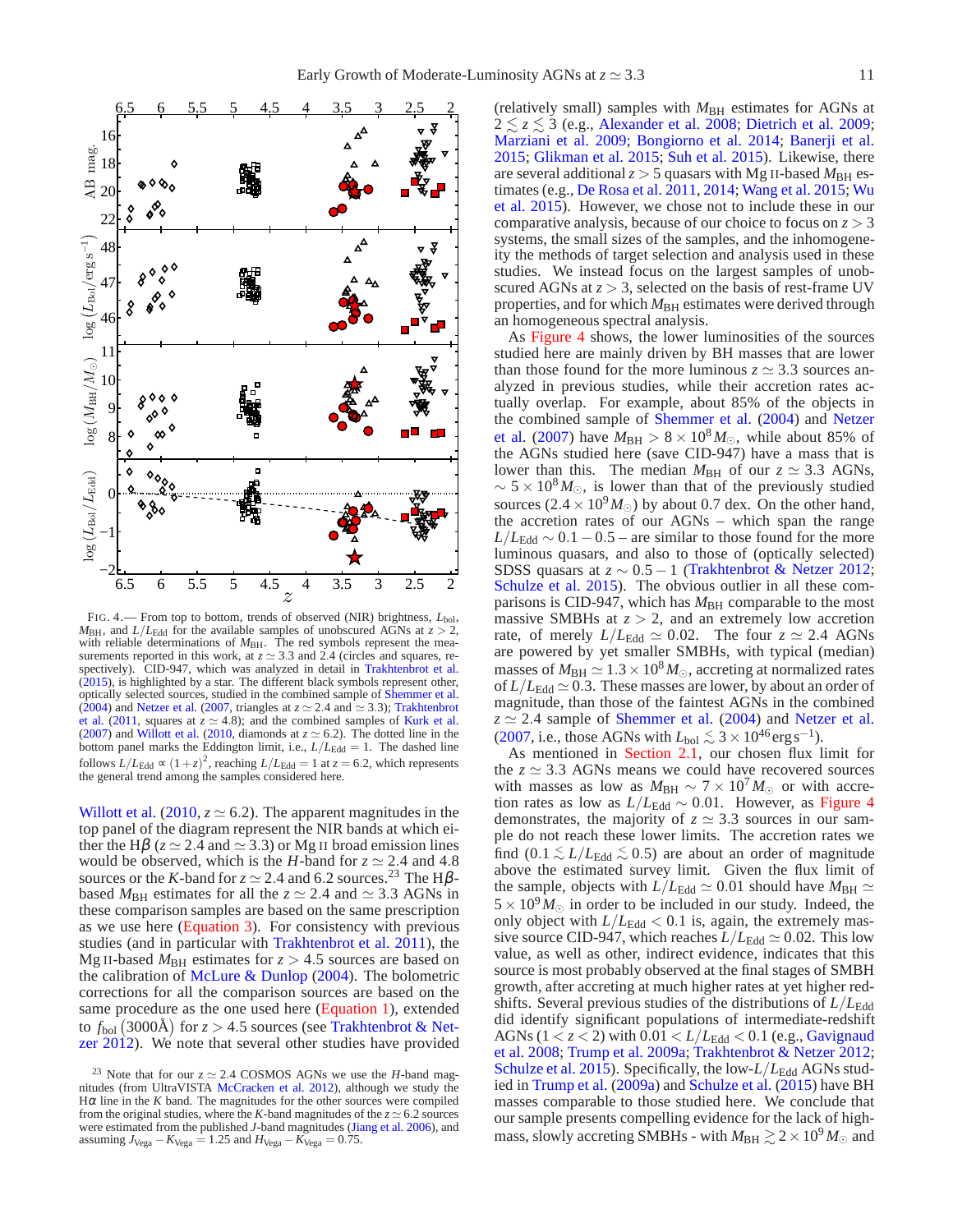<span id="page-11-0"></span>

FIG. 5.— Accretion rate, in terms of  $L/L_{\text{Edd}}$ , vs. black hole mass,  $M_{\text{BH}}$ , for the sources studied here and several other relevant samples of highredshift AGNs. The symbols are identical to those in [Figure 4\)](#page-10-0). The dotted lines represent constant bolometric luminosities of  $L_{bol} = 10^{45}$ ,  $10^{46}$ , and  $10^{47}$  erg s<sup>-1</sup>. The red dashed line represents the flux limit of our study,  $L_{bol} = 7.8 \times 10^{45} \text{ erg s}^{-1}$  (at  $z = 3.5$ ; see [Section 2.1\)](#page-1-1), which is most relevant for the  $z \approx 3.3$  sources. Some of the  $z \approx 3.3$  AGN fall below the flux limit, due to the host-light corrections. Compared to the combined sample of [Shemmer et al.](#page-15-20) [\(2004\)](#page-15-20) and [Netzer et al.](#page-15-22) [\(2007](#page-15-22)), our sources exhibit lower masses but comparable accretion rates. With the exception of the extreme source CID-947 (red star), our sample lacks AGNs with high  $M_{\text{BH}}$  and low  $L/L_{\text{Edd}}$  (i.e.,  $M_{\text{BH}} > 2 \times 10^9 M_{\odot}$  and  $L/L_{\text{Edd}} < 0.1$ ).

 $L/L_{\text{Edd}} \lesssim 0.1$ . Such sources would "fill the gap" between most of the  $z \approx 3.3$  sources and CID-947 in [Figure 5.](#page-11-0) However, larger samples are needed to establish this conclusion more firmly.

### 3.3. *Physical Accretion Rates*

<span id="page-11-4"></span>Given reliable estimates of  $M_{\rm BH}$ , and further assuming that the accretion onto the SMBHs occurs within a thin accretion disk, one can derive prescriptions for the estimation of the *physical* accretion rate (i.e., in  $M_{\odot}$  yr<sup>-1</sup>) through the accretion disk,  $M_{AD}$ . Several studies derived such prescriptions based on the classical accretion disk model of  $(Shakura & Sunyaev)$ [1973,](#page-15-110) e.g., [Collin et al. 2002\)](#page-15-111), or on more elaborate models that take into account additional complex processes (e.g., general rel[ativistic effects, Comptonization, and winds; see](#page-15-112) Davis & Laor [2011](#page-15-112); [Netzer & Trakhtenbrot 2014](#page-15-113), and references therein). Generally, such prescriptions require measurements of the (rest-frame) optical luminosity of the AGNs, which is predominantly emitted by the outer parts of the accretion disk, and is thus mostly unaffected by the spin of the SMBH.

We estimated  $\dot{M}_{AD}$  for the 12 AGNs with mass determination[s using the prescription presented in](#page-15-113) Netzer & Trakhtenbrot [\(2014,](#page-15-113) see also [Davis & Laor 2011](#page-15-112)):

<span id="page-11-1"></span>
$$
\dot{M}_{\rm AD} \simeq 2.4 \left( \frac{L_{5100,45}}{\cos i} \right)^{3/2} M_8^{-1} M_{\odot} \, \text{yr}^{-1} \,, \tag{5}
$$

where  $L_{5100,45} \equiv L_{5100}/10^{45} \,\text{erg}\,\text{s}^{-1}$ ,  $M_8 \equiv M_{\text{BH}}/10^8 M_{\odot}$ , and cos*i* represents the inclination of the accretion disk with regard to the line of sight, assumed here to be  $\cos i = 0.8$  (see [Netzer & Trakhtenbrot 2014](#page-15-113) for the full analytical expression and more details).

The resulting accretion rates of the  $z \approx 3.3$  AGNs are in the range of  $\dot{M}_{\rm{AD}}$   $\sim 0.6-6.5\,M_{\odot}\,\rm{yr}^{-1}$ . A comparison of the  $\dot{M}_{\rm{AD}}$ values obtained through [Equation 5](#page-11-1) and those estimated from *L*bol [\(Table 3\)](#page-9-1) suggests that, for most of the sources, the observed data are broadly consistent with a radiatively efficient accretion with  $\eta \sim 0.1$ , as assumed in some of the evolutionary calculations presented in this paper. However, we note that a more detailed examination reveals that the *typical* (median) radiative efficiency needed to account for the observed  $L_{\text{bol}}$ , given the  $M_{\text{AD}}$  estimates, is somewhat higher, at about  $\eta \simeq 0.15$ . The only outlier is CID-947 for which the two  $M_{AD}$ estimates suggest a very high radiative efficiency, reaching (and formally exceeding) the maximum value allowed within the standard accretion disk theory, of  $\eta \simeq 0.32$ . We note that while CID-947 has an extremely low  $L/L_{\rm Edd}$  ( $\sim$ 0.02), its physical accretion rate of about 0.4  $M_{\odot}$  yr<sup>-1</sup> is low but not extreme. Two other sources (LID-775 and LID-504) have comparably low  $\dot{M}_{AD}$ , despite the fact that their masses are lower than that of CID-947 by more than an order of magnitude. The typically high radiative efficiencies we find are in agreement with the results of several previous studies reporting similar findings for high-mass and/or high-redshift SMBHs, relying either on direct measurements of the iron  $K\alpha$  line [\(Reynolds](#page-15-114) [2014;](#page-15-114) [Reynolds et al. 2014](#page-15-115)), on arguments similar to the one presented here (e.g., [Davis & Laor 2011](#page-15-112)[;](#page-15-113) Netzer & Trakhtenbrot [2014;](#page-15-113) [Trakhtenbrot 2014](#page-15-116)), or on indirect evidence involving the AGN population as a whole (e.g., [Elvis et al. 2002\)](#page-15-117).

Finally, the  $M_{AD}$  estimates can be used to derive an initial set of estimates of growth time for the SMBHs under study, defined as  $t_{\text{growth,AD}} \equiv M_{\text{BH}}/M_{\text{BH}} = M_{\text{BH}}/M_{\text{AD}} (1 - \eta)$ . Simply assuming  $\eta = 0.1$ , we derive growth times that are generally in the range of  $t_{\text{growth,AD}}$  ~ 0.1 – 0.85 Gyr, again showing that most of the accretion should have happened at higher redshifts. CID-947 has an extremely long timescale of  $\sim$  23 Gyr. These timescales are generally longer, by a factor of about 1.6, than those derived from  $L/L_{\text{Edd}}$  alone (see [Section 3.4](#page-11-3)) below).

### 3.4. *Early BH Growth*

<span id="page-11-3"></span>Assuming a SMBH accretes matter with a constant  $L/L_{\rm Edd}$ and radiative efficiency  $\eta$ , its mass increases exponentially with time, with a typical *e*-folding timescale of

<span id="page-11-2"></span>
$$
\tau = 4 \times 10^8 \frac{\eta/(1-\eta)}{L/L_{\rm Edd}} \text{ yr.}
$$
 (6)

If one further assumes a certain initial (seed) BH mass,  $M_{\text{seed}}$ , then the time required to grow from  $M_{\text{seed}}$  to the observed *M*BH, *t*growth, is

<span id="page-11-5"></span>
$$
t_{\text{growth}} = \tau \ln \left( \frac{M_{\text{BH}}}{M_{\text{seed}}} \right) \text{ yr.}
$$
 (7)

For the  $z \approx 3.3$  AGNs studied here, the *e*-folding timescales are in the range  $0.1-2$  Gyr, assuming  $\eta = 0.1$ . For the lowerredshift sources the timescales are shorter, at about 0.1 Gyr. Further assuming that  $M_{\text{seed}} = 100, 10^4$ , or  $10^6 M_{\odot}$  results in growth times in the range of  $1.5 - 8.5$ ,  $1 - 6$ , or  $0.5 - 3.4$ Gyr, respectively, for the  $z \approx 3.3$  sources, excluding CID-947. The atypically low accretion rate of CID-947 translates to an *e*-folding timescale of 2 Gyr. Even in the most favorable scenario of  $M_{\text{seed}} = 10^6 M_{\odot}$ , the growth time is longer than the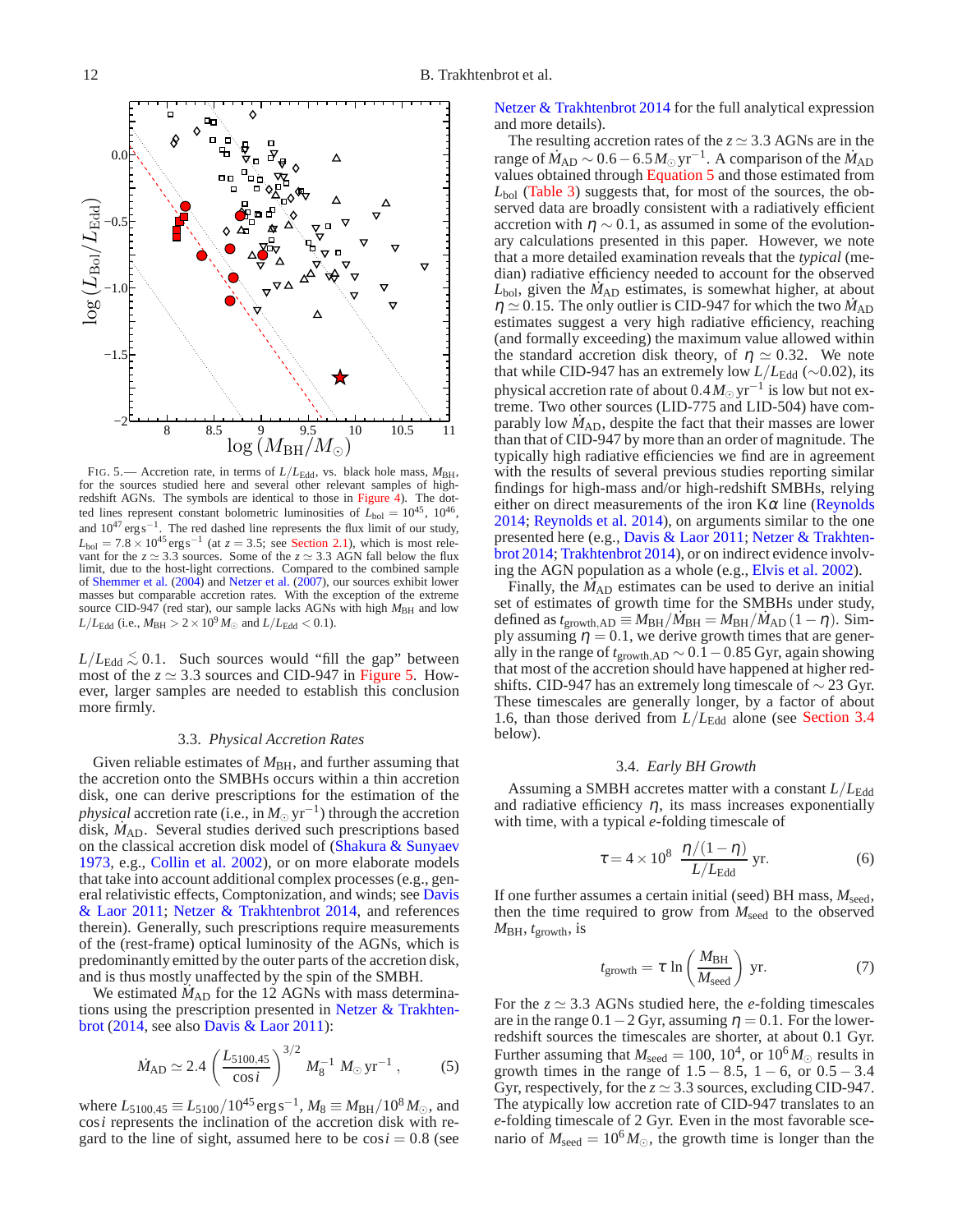

<span id="page-12-0"></span>

FIG. 6.— Calculated evolutionary tracks of  $M_{\text{BH}}$  and  $L_{\text{bol}}$  back to  $z = 20$ , for the sources studied here, compared with other relevant  $z > 2$  samples (as described in [Figure 4\)](#page-10-0). The calculations assume continuous accretion at a (fixed) radiative efficiency of  $\eta = 0.1$ , and accretion rates that are either constant (at observed values), or evolve as  $(1+z)^2$  (illustrated with solid and dashed lines, respectively). *Left:* evolutionary tracks of  $M_{\rm BH}$ . Some of the  $z \approx 3.3$  sources studied here require massive seed BHs, with  $M_{\text{seed}} \gtrsim 10^4 M_{\odot}$ , and/or a higher accretion rate in previous epochs. For the extreme source CID-947, these calculation strongly support a scenario in which the SMBH used to accrete at *much* higher rates at  $z \gtrsim 3.5$ . The  $z \simeq 2.4$  sources can be easily explained by stellar BH seeds, even if invoking a non-unity duty cycle. *Right:* evolutionary tracks of *L*bol. Here we also plot high-*z* X-ray-selected samples with spectroscopic redshifts from the *Chandra COSMOS Legacy* (red "+"; M15) and the 4Ms CDF-S (blue "×"; [Vito et al. 2013](#page-15-45)) surveys. The flux limits of these surveys are indicated as colored dashed lines (assuming the [Marconi et al. 2004](#page-15-1) bolometric corrections). Both surveys should, in principle, detect the progenitors of our sample of AGNs, up to *z* ∼ 5 – 6. However, such faint AGNs are detected at very small numbers, if at all (see discussion in text).

age of the Universe (at the observed epoch), suggesting that CID-947 must have experienced a dramatic drop in  $L/L_{\text{Edd}}$ (see T15 for a detailed discussion).

In [Figure 6](#page-12-0) we illustrate several evolutionary tracks for the SMBHs in our sample, since  $z = 20$ . The simplest scenario assumes that each SMBH grows with a constant  $L/L_{\text{Edd}}$ , fixed to the observed value. The points where each of the (diagonal solid) lines crosses the y-axis of the *left* panel of [Figure 6](#page-12-0) may be considered as the implied (seed) BH mass at  $z = 20$ , under these assumptions. The  $z \approx 2.4$  sources have highenough accretion rates to account for their observed masses, even if one assumes that they originate from "stellar" BH seeds ( $M_{\text{seed}} \lesssim 100 M_{\odot}$ ) and/or a fractional duty cycle for accretion. Among the  $z \approx 3.3$  sources, however, we see some evidence for either more massive seeds and/or higher accretion rates in yet earlier epochs, as the implied seed masses are typically of order *M*seed ∼ 10<sup>5</sup> *M*⊙. To illustrate the effect of having higher  $L/L_{\text{Edd}}$  at earlier epochs, we repeated the calculation of evolutionary tracks, this time assuming that  $L/L_{\rm Edd}$  increases with redshift, as suggested by several studies of hig[her-luminosity AGNs \(see](#page-15-29) [Figure 4,](#page-10-0) and also De Rosa et al. [2014](#page-15-29)). We assume two very simple evolutionary trends, of the form  $L/L_{\text{Edd}} \propto (1+z)$  and  $L/L_{\text{Edd}} \propto (1+z)^2$ , both capped at the Eddington limit (i.e.,  $L/L_{\text{Edd}} \leq 1$ ). The stronger evolutionary trend is consistent with a fit to all the data points in the bottom panel of [Figure 4.](#page-10-0) The results of this latter calculation are illustrated as dashed lines in [Figure 6.](#page-12-0)

<sup>24</sup> These calculations suggest that massive seeds are required to explain *some*  $z \approx 3.3$  sources, even under these favorable conditions. The only scenario in which all the implied seed masses are in the "stellar" regime is indeed the one with the strongest evolution in accretion rates,  $L/L_{\text{Edd}} \propto (1+z)^2$ . We note, however, that all these calculations assume continuous growth, i.e. a duty cycle of 100%. Any other, more realistic choice for the duty cycle, as well as the indirect evidence for somewhat elevated radiative efficiencies for some of the AGNs [\(Section 3.3\)](#page-11-4), would further challenge the ability of stellar BH seeds to account for the observed BH masses.

Another interesting point that is clearly evident from Figure 6 is that most of the SMBHs studied here *cannot* be considered as the descendants of the known higher-redshift SMBHs. This is due to the simple fact that the observed masses of the  $z \approx 3.3$  SMBHs are lower than, or comparable to, those of the higher-redshift ones. The only exception for this interpretation (except for CID-947) would be a scenario where the lowest-mass SMBHs at  $z \approx 6.2$  would shut off their accretion within a very short timescale, and then be briefly "re-activated" at *z* ∼ 3.5. However, given the large difference between the number densities of the population from which our sample is drawn and that of the higher-redshift, higherluminosity samples shown in [Figure 6](#page-12-0) (e.g., [McGreer et al.](#page-15-8) [2013\)](#page-15-8), this scenario is unlikely.

The evolutionary tracks we calculate for our  $z \approx 3.3$ sources, combined with the associated number density of their

<sup>&</sup>lt;sup>24</sup> As for the maximal allowed *L*/*L*<sub>Edd</sub>, we note that few of the  $z \approx 6.2$  and  $z \approx 4.8$  sources have observed accretion rates above the Eddington limit, but those could well be due to the uncertainties related to  $L/L_{\rm Edd}$  estimation.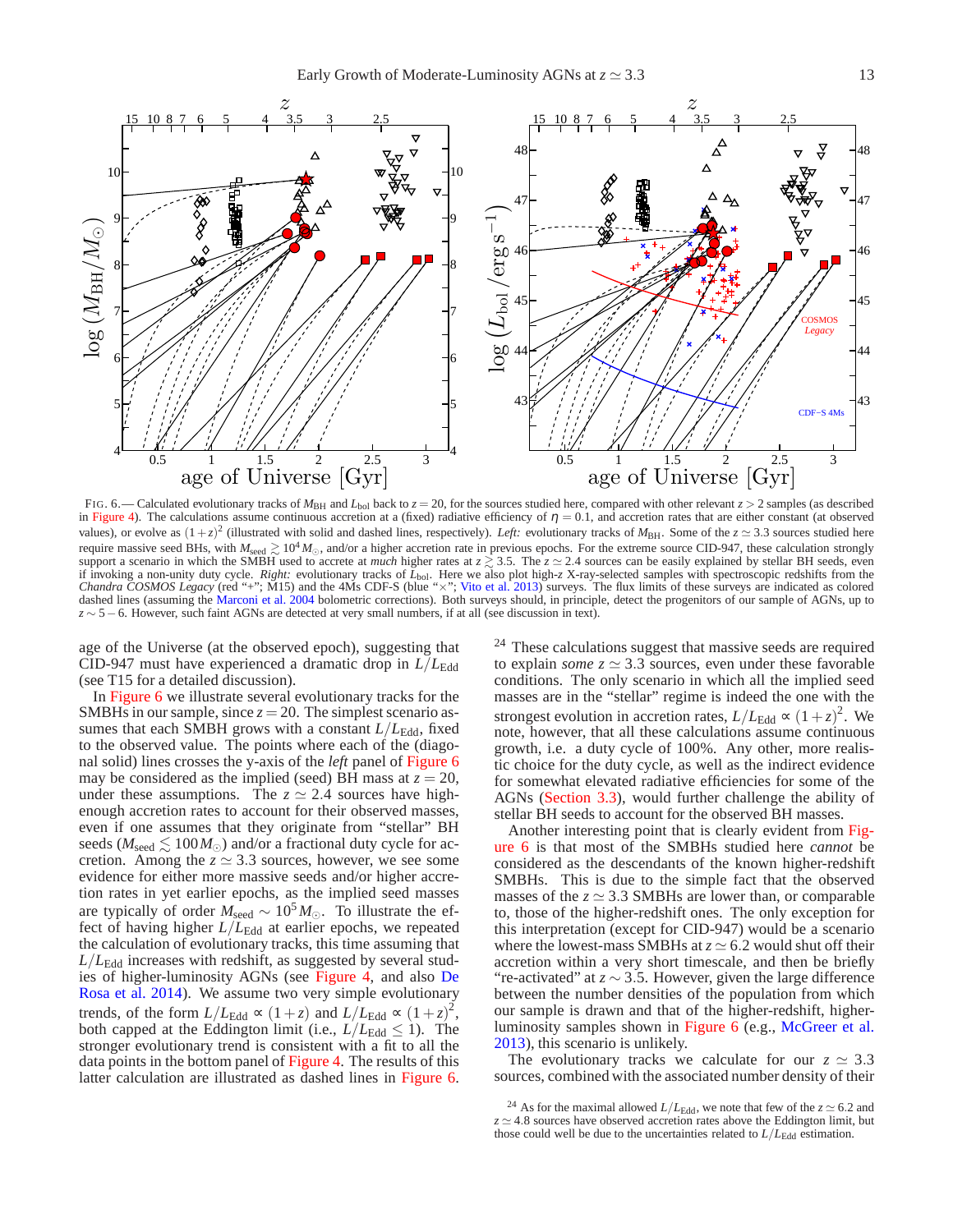parent population, strongly support the existence of a significant population of relatively low-mass ( $M_{\text{BH}} \sim 10^{6-7} M_{\odot}$ ), active SMBHs at  $z \sim 5 - 7$ . Moreover, as the right panel of [Figure 6](#page-12-0) shows, such sources should be observable, as their luminosities are expected to exceed the flux limits of existing deep X-ray surveys, such as the *Chandra COSMOS Legacy* survey itself, or the 4 Ms CDF-S survey [\(Xue et al.](#page-15-41) [2011\)](#page-15-41). However, very few such sources are indeed detected. Several surveys of optically selected, unobscured AGNs at  $z \sim 5-7$  suggest number densities of order  $10^{-8}$  Mpc<sup>-3</sup> (e.g., [McGreer et al. 2013;](#page-15-8) [Kashikawa et al. 2015,](#page-15-118) and references therein). Even when combining all currently available X-ray surveys, and including *all* sources with redshifts *z* ∼ 5, the number density of the sources that have comparable luminosities to what we predict here (log $L_{2-10}$  ~ 43 – 43.5) is roughly  $\sim$  5  $\times$  10<sup>-7</sup>Mpc<sup>-3</sup>[. In particular, the recent study of](#page-15-46) Marchesi et al. [\(2015\)](#page-15-46) identified about 30 X-ray AGNs at *z* > 4, based on the same X-ray *Chandra* data used for the selection of the sample studied here. Of these sources, nine are at *z* > 5 and only four are at  $z \ge 6$ , with the vast majority of such high-*z* sources having only photometric redshift estimates. In terms of the typical luminosities of these AGNs, the right panel of [Figure 6](#page-12-0) clearly shows that the *z* ∼ 5 X-ray AGNs can indeed be considered as the parent population of our sources. However, the number density of such high-*z* AGNs is significantly lower than that of our sample. The Marchesi et al. study shows that the cumulative number density of X-ray-selected AGNs drops dramatically with increasing redshift, to reach  $\Phi \sim 5 \times 10^{-7}$  Mpc<sup>-3</sup> by  $z \simeq 5$  (split roughly equally between obscured and unobscured AGNs), and to about  $10^{-7}$  Mpc<sup>-3</sup> by *z* ∼ 6. This is about an order of magnitude lower than what we consider for the *z* ∼ 6 progenitors of our sources. This discrepancy is *not* driven by the (X-ray) flux limit of the *Chandra COSMOS Legacy* [survey. Indeed, the study of](#page-15-119) Weigel et al. [\(2015\)](#page-15-119) did not identify any (X-ray-selected)  $z \gtrsim 5$  AGNs in th[e 4 Ms CDF-S data, the deepest available survey \(](#page-15-41)Xue et al.  $2011$ ).<sup>25</sup> As illustrated in the right panel of [Figure 6,](#page-12-0) the 4 Ms CDF-S data should have easily detected the progenitors of our sources. We note that the lack of such higherredshift sources is *not* due to the small size of the CDF-S survey, because it does contain some high-luminosity AGNs at *z* ∼ 5. In principle, given the general behavior of luminosity functions, the lower-luminosity progenitors of our  $z \approx 3.3$ AGNs should have been even more numerous. We conclude that our sample provides compelling evidence for the existence of a significant population ( $\Phi \sim 10^{-6}$  Mpc<sup>-3</sup>) of faint  $z \sim 5-6$  AGNs, powered by SMBHs with  $M_{BH} \sim 10^{6-7} M_{\odot}$ and  $L_{bol} \sim (1-3) \times 10^{44} \text{ erg s}^{-1}$ , which, however, is not detected (at sufficiently large numbers) in the currently available deep X-rays surveys. We note that while the decline in the number density of AGNs at  $z > 3$  was well established in several previous studies, including those based on *Chandra* data in COSMOS [\(Civano et al. 2011](#page-15-7), M15), our analysis clearly demonstrates that such "progenitor" AGNs are *expected*, given the masses and accretion rates of the  $z \approx 3.3$ AGNs.

There are several possible explanations for this apparent

- <span id="page-13-2"></span><span id="page-13-0"></span>discrepancy between the expected and observed number of  $z \gtrsim$  5 AGNss:
	- i. First, the small number of detected "progenitor" systems can be explained by a high fraction of obscured AGNs  $(f_{obs})$ . If the obscuration of each accreting SMBH evolves with the luminosity of the central source, then we should expect that a certain fraction of the progenitors of our sources would be obscured at earlier epochs. Such a scenario is expected within the framework of "receding torus" models (e.g., [Lawrence](#page-15-121) [1991\)](#page-15-121), where lower luminosities are typically associated with a higher *f*obs. However, several recent studies show that there is little observational evidence in support of such torus models (see, e.g., [Oh et al. 2015](#page-15-122); [Netzer et al. 2016](#page-15-123), and [Netzer 2015](#page-15-124) for a recent review). There is, however, somewhat stronger evidence for an increase in the typical  $f_{\text{obs}}$  toward high redshifts (e.g., [Treister & Urry 2006;](#page-15-125) [Hasinger 2008\)](#page-15-126), perhaps in concert with an increasing frequency of major galaxy mergers (e.g., [Treister et al. 2010\)](#page-15-127). A more plausible scenario is therefore that the progenitors of our  $z \approx 3.3$ AGNs are embedded in dusty galaxy merger environments with high-column density.
	- ii. Second, it is possible that, early on, our sources grew with lower radiative efficiencies, which would result in yet-lower luminosities per given (physical) accretion rate. To illustrate the possible effects of lower  $\eta$  on the projected evolutionary tracks of our sources, we repeated the aforementioned evolutionary calculations with  $\eta = 0.05$  (comparable to the lowest possible value within the standard model of a thin accretion disk). Indeed, at  $z \gtrsim 5$  the expected luminosities are significantly lower than those projected under the fiducial assumptions. The differences amount to at least an order of magnitude at *z* ∼ 5, and at least a factor of 30 at *z* ∼ 6, making most of these projected progenitors undetectable even in the deepest surveys. In this context, we recall that the efficiencies we infer for the sources are actually somewhat *higher* than standard ( $\eta \simeq 0.15$ ; [Section 3.3\)](#page-11-4). However, lower efficiencies at earlier times may still be expected if one assumes, for example, a relatively prolonged accretion episode that (gradually) "spins up" the SMBHs (e.g., [Dotti et al. 2013,](#page-15-128) and references therein) or supercritical accr[etion through "slim" accretion disks \(e.g.,](#page-15-34) Madau et al. [2014](#page-15-34)).
	- iii. Finally, the discrepancy may be explained in terms of the AGN duty cycle, on either long (host-scale fueling) or short (accretion flow variability) timescales. In the present context, this would require that high-redshift, lower-luminosity AGNs would have a lower duty cycle than their (slightly) lower-redshift descendants. We note that such a scenario would actually further complicate the situation, as the growth of the SMBHs would be slower. This, in turn, would mean that our sources should be associated with progenitors of yet higher luminosity at  $z \gtrsim 5$ , which have yet lower number densities.

<span id="page-13-1"></span>We conclude that the simplest explanation for the discrepancy between the observed and expected properties of the progenitors of our  $z \approx 3.3$  AGNs is probably due to a combination

<sup>25</sup> Another recent study by [Giallongo et al.](#page-15-120) [\(2015](#page-15-120)) did claim to identify several  $z > 4$  sources in the CDF-S field. However, their technique for identifying X-ray sources goes far beyond the standard procedures used in the X-ray luminosity function studies we refer to here, and may introduce false detections.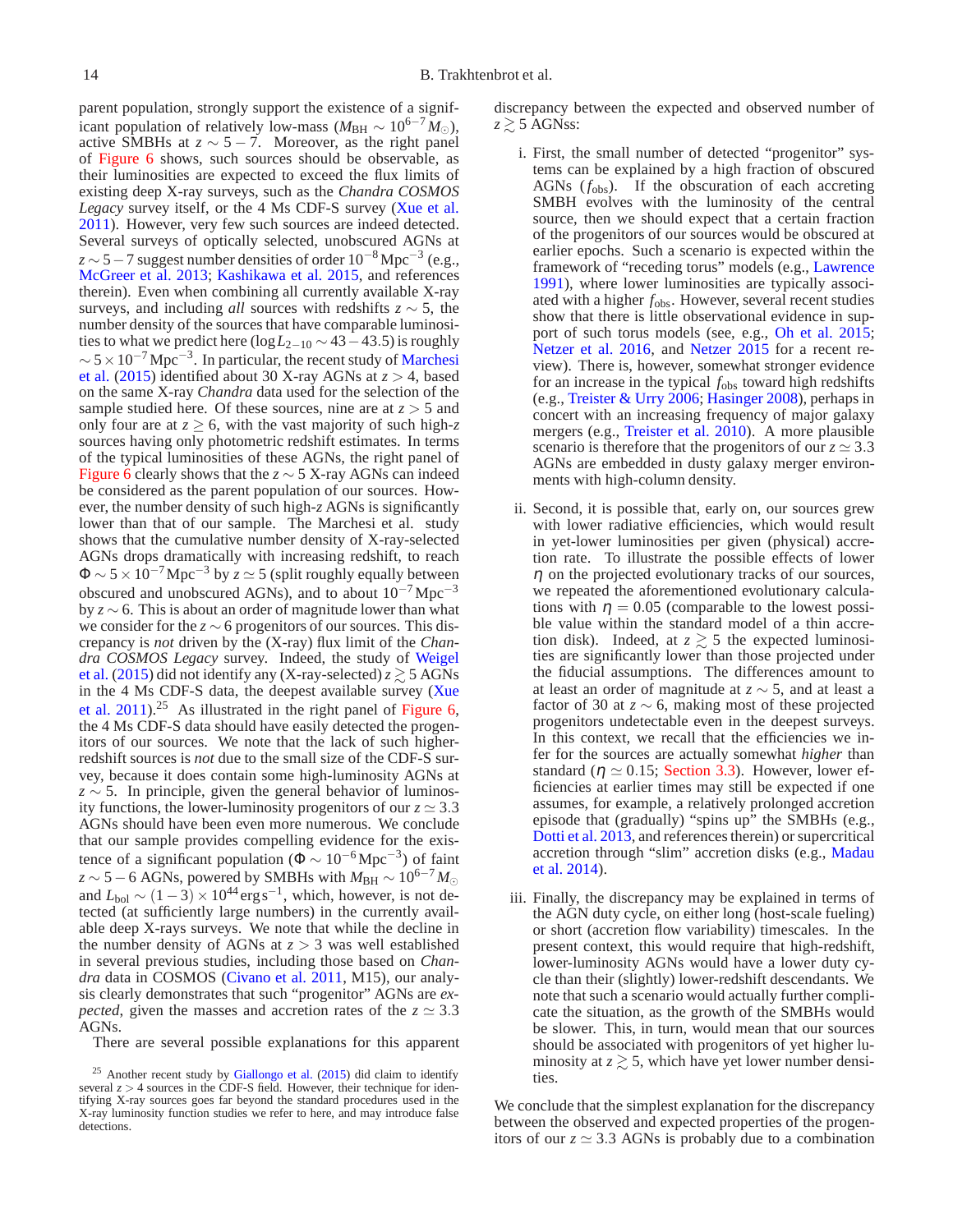of an evolution in the radiative efficiencies and/or obscuration fractions, during the growth of individual systems. We stress that such trends are beyond the scope of most "synthesis models," which assume time-invariable accretion rates, radi[ative efficiencies, and/or obscuration fractions \(e.g.,](#page-15-3) Ueda et al. [2014;](#page-15-3) [Georgakakis et al. 2015](#page-15-13), and references therein).

## 4. SUMMARY AND CONCLUSION

<span id="page-14-1"></span>We have presented new Keck/MOSFIRE *K*-band spectra for a total of 14 unobscured,  $z \sim 2.1 - 3.7$  AGNs, selected through the extensive *Chandra* X-ray coverage of the COS-MOS field. We mainly focus on 10 objects at  $z \approx 3.3$ , representing a parent population with a number density of roughly  $10^{-6} - 10^{-5}$  Mpc<sup>-3</sup> - a factor of  $\sim$  25 more abundant than previously studied samples of AGNs at these high redshifts. The new data enabled us to measure the black hole masses  $(M_{\text{BH}})$  and accretion rates (both in terms of  $L/L_{\text{Edd}}$  and  $M_{AD}$ ) for these sources, and to trace their early growth. Our main findings are as follows:

- 1. The  $z \approx 3.3$  AGNs are powered by SMBHs with typical masses of  $M_{\text{BH}} \sim 5 \times 10^8 M_{\odot}$  and accretion rates of  $L/L_{\text{Edd}}$  ~ 0.1 − 0.4. These BH masses are significantly lower than those found for higher-luminosity AGNs at comparable redshifts. Our sample generally lacks AGNs powered by high-mass but slowly accreting SMBHs (i.e.,  $L/L_{\rm Edd} < 0.1$ ), although such systems are well within our chosen flux limit. Assuming a standard, thin accretion disk, the data suggest somewhat higherthan-typical radiative efficiencies, of about  $\eta \sim 0.15$ , in agreement with several recent studies.
- 2. Assuming continuous growth at the observed accretion rates, most of the  $z \approx 3.3$  SMBHs had to grow from massive BH seeds (i.e.,  $M_{\text{seed}} > 10^4 M_{\odot}$ ). Stellar seeds can only account for the observed masses if *L*/*L*Edd was higher at yet earlier epochs. However, invoking any reasonable duty cycle for the accretion, as well as the indirect evidence for somewhat higher-than-standard radiative efficiencies, further complicates the scenario of stellar BH seeds.
- 3. Our analysis predicts the existence of a large population of *z* ∼ 6 – 7 AGNs, with  $\Phi$  ∼ 10<sup>-5</sup> Mpc<sup>-3</sup>, M<sub>BH</sub> ∼  $10^6 M_{\odot}$ , and  $L_{2-10} \gtrsim 10^{43} \text{erg s}^{-1}$ . Such sources are not detected in sufficiently large numbers in the existing deep X-ray surveys, perhaps because of increased obscuration at high redshift and/or because of lower radiative efficiences in the early stages of black hole growth.
- 4. Two of the  $z \approx 3.3$  sources, and possibly one additional source ( $\sim 17 - 25\%$ ) have extremely weak broad H $\beta$ emission components, although their (archival) optical spectra clearly show strong emission from other, highionization broad lines (e.g., C IV). The weakness of the broad Hβ lines *cannot* be due to dust obscuration along the line of sight, nor due to the lack of BLR gas. A sudden decrease in AGN (continuum) luminosity is also improbable. Another source shows a peculiarly broad

[O III] profile. Repeated optical spectroscopy of these sources may clarify the physical mechanisms that drive the highly unusual broad-line emission.

<span id="page-14-3"></span>5. One source in our sample, the broad-absorption-line AGN CID-947, has a significantly higher  $M_{\text{BH}}$  and lower  $L/L_{\rm Edd}$  than the rest of the sample. Our detailed analysis (published separately as [Trakhtenbrot et al.](#page-15-49) [2015\)](#page-15-49) suggests that the SMBH in this system is at the final phase of growth. Compared with the rest of the sample analyzed here, CID-947 appears to be an outlier in the general distributions of  $M_{\text{BH}}$  and  $L/L_{\text{Edd}}$ . We stress, however, that it is highly unlikely that systems like CID-947 are extremely rare, as we have identified one such object among a sample of ten.

Our sample presents preliminary insights into key properties of *typical* SMBHs at  $z \approx 3.3$ . Clearly, a larger sample of faint AGNs is needed in order to establish the black hole mass function and accretion rate function at this early cosmic epoch. We are pursuing these goals by relying on the (relatively) unbiased selection function enabled by deep X-ray surveys, in extragalactic fields where a rich collection of supporting multi-wavelength data are available. A forthcoming publication will explore the host galaxies of the AGNs studied here, and trace the evolution of the well-known SMBH-host scaling relations to  $z \sim 3.5$ .

We thank the anonymous referee, whose numerous suggestions helped improve the paper. The new MOSFIRE data presented here were obtained at the W. M. Keck Observatory, which is operated as a scientific partnership among the California Institute of Technology, the University of California, and the National Aeronautics and Space Administration. The Observatory was made possible by the generous financial support of the W. M. Keck Foundation. We are grateful for the support from Yale University that allows access to the Keck telescopes. We thank M. Kassis, L. Rizzi, and the rest of the staff at the W. M. Keck observatories at Waimea, HI, for their support during the observing runs. We recognize and acknowledge the very significant cultural role and reverence that the summit of Mauna Kea has always had within the indigenous Hawaiian community. We are most fortunate to have the opportunity to conduct observations from this mountain. Some of the analysis presented here is based on data products from observations made with European Southern Observatory (ESO) Telescopes at the La Silla Paranal Observatory under ESO program ID 179.A-2005 and on data products produced by TERAPIX and the Cambridge Astronomy Survey Unit on behalf of the UltraVISTA consortium. This work made use of the MATLAB package for astronomy and astrophysics [\(Ofek](#page-15-129) [2014\)](#page-15-129). We thank A. Weigel and N. Caplar for beneficial discussions. F.C. and C.M.U. gratefully thank Debra Fine for her support of women in science. This work was supported in part by NASA *Chandra* grant numbers GO3-14150C and GO3-14150B (F.C., S.M., H.S., M.E.). K.S. gratefully acknowledges support from Swiss National Science Foundation Grant PP00P2 138979/1. J.M. acknowledges support for his PhD by CONICYT-PCHA/doctorado Nacional para extranjeros, scholarship 2013-63130316. A.F. acknowledges support from the Swiss National Science Foundation.

# **REFERENCES**

<span id="page-14-2"></span>Abazajian, K. N., AdelmanMcCarthy, J. K., Agüeros, M. a., et al. 2009, ApJS, 182, 543 [\[1\]](#page-3-0)

<span id="page-14-0"></span>Agarwal, B., Davis, A. J., Khochfar, S., Natarajan, P., & Dunlop, J. S. 2013, MNRAS, 432, 3438 [\[1\]](#page-0-0)